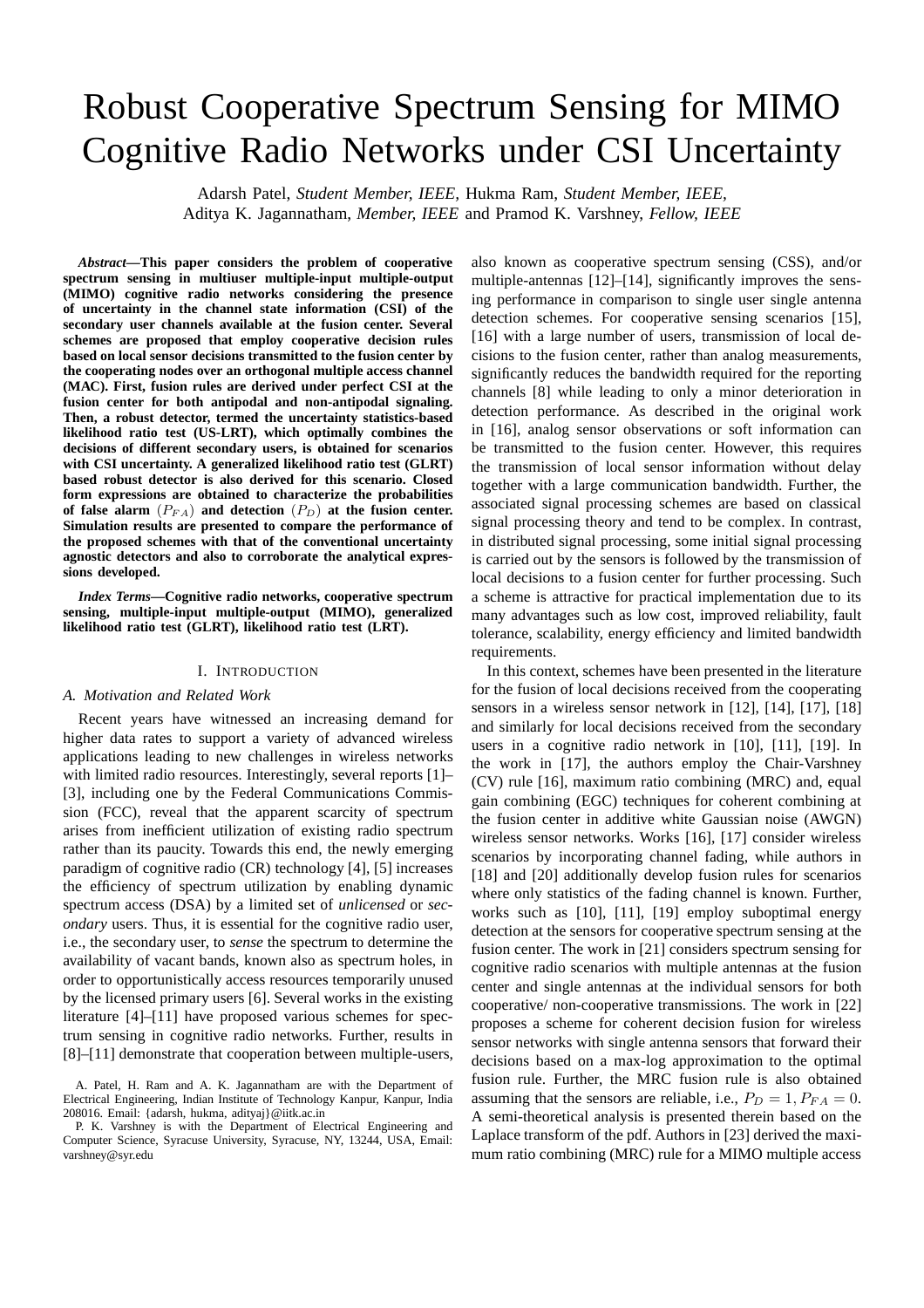channel (MAC) for conditionally dependent and independent local decisions. Analytical results for probabilities of false alarm and detection are derived conditioned on the channel realization followed by the conditional moment generating function (MGF) of the MRC statistic with channel averaging. Moreover, nearly all the works surveyed above for coherent cooperative detection such as [10], [11], [16]–[19], [24], [25] consider single-input single-output (SISO), i.e., single antenna equipped nodes.

Coming now to the CSI aspect, the detectors for cooperative sensing in [12], [14], [15], [17], [24] require perfect CSI for the reporting links between the cooperating sensors/ secondary users and the fusion center, i.e., they are inherently CSI dependent. However, acquisition of accurate CSI in such cooperative wireless scenarios is difficult and imposes unrealistic overheads. As the works in [13], [26], [27] have shown, the detection performance for such cooperative schemes critically depends on the accuracy of the obtained CSI. The work in [13] presents an amplify and forward scheme to relay the observations to the fusion center considering both the unknown and known CSI cases in a wireless sensor network. In [28], decision fusion (DF) is analyzed for a wireless sensor network (WSN) with multiple antennas when only statistical channel information is available at the fusion center and local decisions are transmitted over Rician channels. Sub-optimal fusion rules are obtained for this scenario and the model is also extended to a scenario with jammer interference. In [29], a study of channel-aware decision fusion is presented for a "virtual" multiple-input multiple-output (MIMO) system with a massive antenna array at the fusion center. The analysis therein considers linear fusion rules with imperfect CSI followed by the pertinent performance and complexity analyses. However, the detectors under unknown CSI require either a strong line-ofsight component or are based on complex iterative procedures with approximations that lead to suboptimality. Though the work in [26] considers channel imperfections, it employs the simplistic energy detector without deriving the optimal decision rules at the sensors for such a scenario. Our previous work in [27] considered spectrum sensing for single user MIMO systems with CSI uncertainty and presented robust detectors, which outperform other CSI uncertainty agnostic sensing schemes, together with the pertinent analysis. This work, which considers a multi-user cooperative MIMO spectrum sensing scenario and derives optimal fusion rules based on local sensor decisions, represents a paradigm shift from the previous work. Additionally, in contrast to the previous work, the current work considers scenarios with perfect as well as imperfect CSI for both antipodal and non-antipodal signaling formats.

Related works such as [11], [19] consider error free transmission of local decisions made by the individual sensors/ secondary users. It once again goes without saying that such an assumption is unrealistic for practical sensing scenarios in which the local decisions are received with a finite error rate at the fusion center. To summarize, cooperative spectrum sensing under imperfect CSI of channels between the secondary users and the fusion center coupled with potentially erroneous local decisions is a significantly challenging task, while being very relevant practically.

#### *B. Main Contributions and Paper Organisation*

This work presents schemes for cooperative spectrum sensing in multi-user MIMO cognitive radio networks considering the availability of both perfect CSI and CSI with uncertainty. The multiple cooperating users are assumed to transmit only local decisions over either parallel access channels or orthogonal MAC, which are susceptible to errors with a finite probability, thus making the setup more practical. The multiple observation vector based cooperative sensing model for multiuser MIMO cognitive radio networks is described in Section II followed by the optimal likelihood ratio test (LRT) based sensing schemes with perfect CSI between the secondary transmitter and fusion center for both antipodal and non-antipodal signaling schemes in Section III. Next, the *uncertainty statistics* based likelihood ratio test (US-LRT) and robust generalized likelihood ratio test (R-GLRT) are determined for cooperative spectrum sensing scenarios under CSI uncertainty and are presented in Sections IV and V respectively. Closed form analytical expressions are also obtained for the probability of detection  $(P_D)$  and the probability of false alarm  $(P_{FA})$  to characterize the performance of the proposed detectors. Simulation results demonstrate the improved performance of the proposed robust detectors in comparison to the conventional CSI uncertainty agnostic detectors, while also verifying the analytical results in Section VI. The paper concludes with Section VII.

A brief description of the notation follows. Boldface lowercase letters are employed to denote vectors and boldface uppercase letters to denote matrices. The operations  $\exp\{\cdot\},$  $E\{\cdot\}, |\cdot|, \Re(\cdot), (\cdot)^*, (\cdot)^H, (\cdot)^T$  and  $||\cdot||$  denote the exponential function, expectation operator, determinant, real part, conjugate, conjugate transpose, transpose and norm respectively.  $p(\cdot)$  represents probability density function (PDF) and  $p(X|Y)$ is used to denote conditional probability density function of  $X$ given Y. Similarly,  $Pr(\cdot)$  denotes the probability and  $Pr(A|B)$ denotes the conditional probability of A given B. Symbol  $\approx$ denotes "approximately equal to". The matrix  $\mathbf{0}_{N\times M}$  denotes a matrix of dimension  $N \times M$  with all zero entries and the matrix  $I_N$  denotes an identity matrix of dimension  $N \times N$ . The function  $Q(\cdot)$  denotes the tail probability of the standard Normal distribution defined as  $Q(x) = \frac{1}{\sqrt{2}}$  $\frac{1}{2\pi} \int_x^\infty \exp\left(-\frac{u^2}{2}\right)$  $\frac{u^2}{2}\Big) du.$ 

#### II. SYSTEM DESCRIPTION

Consider a cooperative spectrum sensing scenario for primary user detection in a MIMO cognitive radio network. This can be modeled as a binary hypothesis testing problem with the null and alternative hypotheses  $\mathcal{H}_0$  and  $\mathcal{H}_1$  corresponding to the absence and presence of the primary user respectively. The cognitive radio network consists of a fusion center with  $N_f$ receive antennas and  $N$  cooperating secondary users with  $N_c$ antennas at each cooperating user. Let  $P_{D,i}$  and  $P_{F,i}$  denote the probabilities of detection and false alarm respectively of the local decision rule of the  $i$ th user. Once the  $i$ th secondary node has made a decision, it transmits a set of L vectors  $\mathbf{u}_i(l) \in \mathbb{C}^{N_c \times 1}$ ,  $1 \leq l \leq L$ , corresponding to its local decision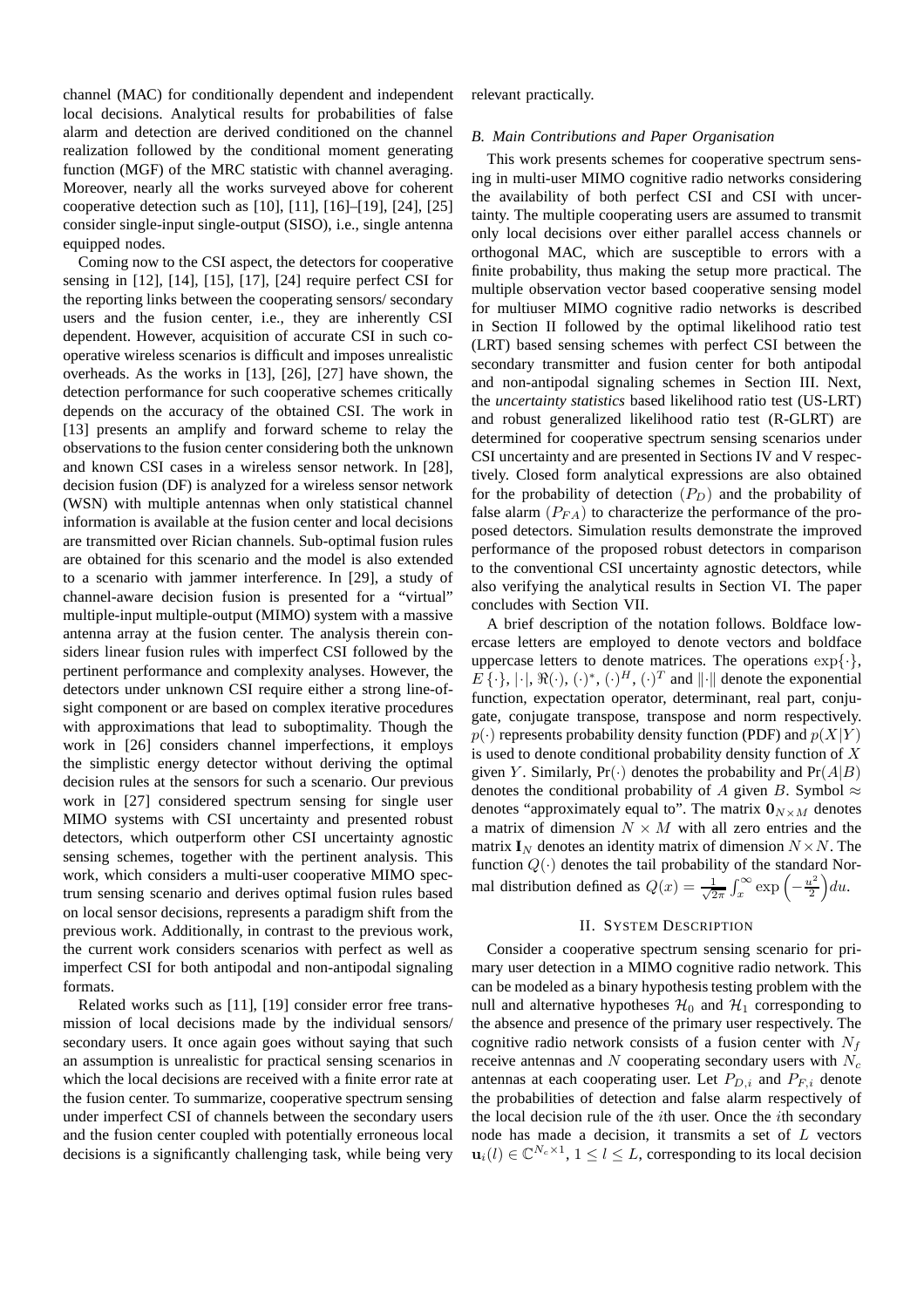

Fig. 1. System model of the cooperative MIMO cognitive radio sensor network consisting of N secondary users, each equipped with  $N_c$  antennas, communicating with a fusion center having  $N_f$  receive antennas.

regarding the absence or presence of the primary user, to the fusion center. Fig. 1 schematically illustrates the system under consideration. The matrix  $U_i$  can be constructed by stacking the set of these L vectors  $\mathbf{u}_i(l), 1 \leq l \leq L$  corresponding to the decision as  $\mathbf{U}_i = [\mathbf{u}_i(1), \mathbf{u}_i(2), \dots, \mathbf{u}_i(L)]^H \in \mathbb{C}^{L \times N_c}$ . Let the matrix  $U_i$  transmitted to the fusion center take values  $U_i = P_0$  or  $U_i = P_1$  corresponding to the decisions of absence  $\mathcal{H}_0$  or presence  $\mathcal{H}_1$  of the primary user respectively. For instance, under non antipodal signalling with  $L = 2$  and  $N_c = 2$ , the matrix  $P_0 = 0_{2 \times 2}$  and  $P_1$  can be chosen as the orthogonal matrix  $[1 \ 1; 1 \ -1]_{2\times 2}$ , i.e.,  $P_1P_1^H = LI_2$ . The local performance indices for the ith secondary user, i.e., probability of detection  $P_{D,i}$  and probability of false alarm  $P_{F,i}$ , can be expressed as,

$$
P_{D,i} = \Pr(\mathbf{U}_i = \mathbf{P}_1 | \mathcal{H}_1), \tag{1}
$$

$$
1 - P_{D,i} = \Pr(\mathbf{U}_i = \mathbf{P}_0 | \mathcal{H}_1), \tag{2}
$$

$$
P_{F,i} = \Pr(\mathbf{U}_i = \mathbf{P}_1 | \mathcal{H}_0), \tag{3}
$$

$$
1 - P_{F,i} = \Pr(\mathbf{U}_i = \mathbf{P}_0 | \mathcal{H}_0).
$$
 (4)

Note that the number of antennas at the primary user and the detection scheme employed at the individual cooperating secondary users can be arbitrary. The received signal  $y_i(l) \in$  $\mathbb{C}^{N_f \times 1}$  at the fusion center corresponding to the vector  $\mathbf{u}_i(l)$ transmitted by the *i*th,  $1 \le i \le N$ , secondary user at the *l*th.  $1 \leq l \leq L$ , instant over an orthogonal MAC is given as,

$$
\mathbf{y}_i(l) = \mathbf{H}_i \mathbf{u}_i(l) + \mathbf{w}_i(l), \tag{5}
$$

where,  $\mathbf{H}_i \in \mathbb{C}^{N_f \times N_c}$  is the MIMO channel matrix with each element  $h_i(r, t)$  of the matrix  $H_i$  representing the fading coefficient between the tth transmit antenna of the ith secondary user and the rth receive antenna of the fusion center. The *j*th row of the channel matrix  $\mathbf{H}_i = [\mathbf{h}_{i,1}, \mathbf{h}_{i,2}, \dots \mathbf{h}_{i,N_f}]^H$ is given by  $\mathbf{h}_{i,j}^H \in \mathbb{C}^{1 \times N_c}$ . The vector  $\mathbf{w}_i(l) \in \mathbb{C}^{N_f \times 1}$ represents the circularly symmetric complex additive white Gaussian noise modeled as independent and identically distributed (i.i.d.) with zero mean and the covariance matrix given as  $\mathbf{R}_{\mathbf{w}} = E\{\mathbf{w}_i(l)\mathbf{w}_i^H(l)\} = \sigma^2 \mathbf{I}_{N_f}$ . For simplicity of presentation, the received signal  $y_{i,j}(l)$  in (5) at the  $j^{th}$ 

receive antenna of the fusion center,  $1 \leq j \leq N_f$ , can be represented as,

$$
y_{i,j}(l) = \mathbf{h}_{i,j}^H \mathbf{u}_i(l) + w_{i,j}(l),
$$
 (6)

where, the vector  $y_i(l)$  in (5) is defined as  $y_i(l)$  =  $[y_{i,1}(l), y_{i,2}(l), \ldots, y_{i,N_f}(l)]^T \in \mathbb{C}^{N_f \times 1}$ . The term  $w_{i,j}(l)$ denotes the *j*th element of the noise vector  $w_i(l)$ . The signal at the *j*th receive antenna of the fusion center for the set of  $L$ concatenated transmitted vectors corresponding to the decision of the ith secondary user, can be written as,

$$
\mathbf{y}_{i,j} = \mathbf{U}_i \mathbf{h}_{i,j} + \mathbf{w}_{i,j},\tag{7}
$$

where,  $y_{i,j} = [y_{i,j}(1), y_{i,j}(2), \dots, y_{i,j}(L)]_{\substack{H \\ \sim L \times 1}}^H \in \mathbb{C}^{L \times 1}$ . Similarly, the stacked noise vector  $\mathbf{w}_{i,j} \in \mathbb{C}^{L \times 1}$  is obtained as  $\mathbf{w}_{i,j} = [w_{i,j}(1), w_{i,j}(2), \dots, w_{i,j}(L)]^H$ . The next section presents the cooperative sensing schemes for MIMO cognitive radio networks under perfect CSI.

#### III. COOPERATIVE MIMO SPECTRUM SENSING WITH PERFECT CSI

The received signal  $y_i$  at the fusion center for the *i*th secondary user can be written as,  $\mathbf{y}_i = [\mathbf{y}_{i,1}^T, \mathbf{y}_{i,2}^T, \dots, \mathbf{y}_{i,N_f}^T]^T \in$  $\mathbb{C}^{N_fL\times 1}$ . Stacking the received vectors  $y_i$  for all the secondary users, the concatenated received signal  $y$  is obtained as  $y =$  $[\mathbf{y}_1^T, \mathbf{y}_2^T, \dots, \mathbf{y}_N^T]^T \in \mathbb{C}^{NN_fL \times 1}$ . Similarly, concatenating the MIMO channel matrices yields  $\mathbf{H} = [\mathbf{H}_1^T, \mathbf{H}_2^T, \dots, \mathbf{H}_N^T]^T \in$  $\mathbb{C}^{NN_f \times N_c}$ . The LRT  $T(\mathbf{y})$  for this scenario based on the Neyman-Pearson (NP) criterion [30], which maximizes the probability of detection for a given probability of false alarm, can be expressed as,

$$
T(\mathbf{y}) = \ln \left[ \frac{p(\mathbf{y}; \mathcal{H}_1)}{p(\mathbf{y}; \mathcal{H}_0)} \right] \underset{\mathcal{H}_0}{\overset{\mathcal{H}_1}{\geq}} \gamma \tag{8}
$$

where,  $p(\mathbf{y}; \mathcal{H}_0)$  and  $p(\mathbf{y}; \mathcal{H}_1)$  in (8) denote the PDFs of y under the null and alternative hypotheses and  $\gamma$  denotes the detection threshold. The simplification in (11) follows from the independence of the decisions corresponding to the  $N$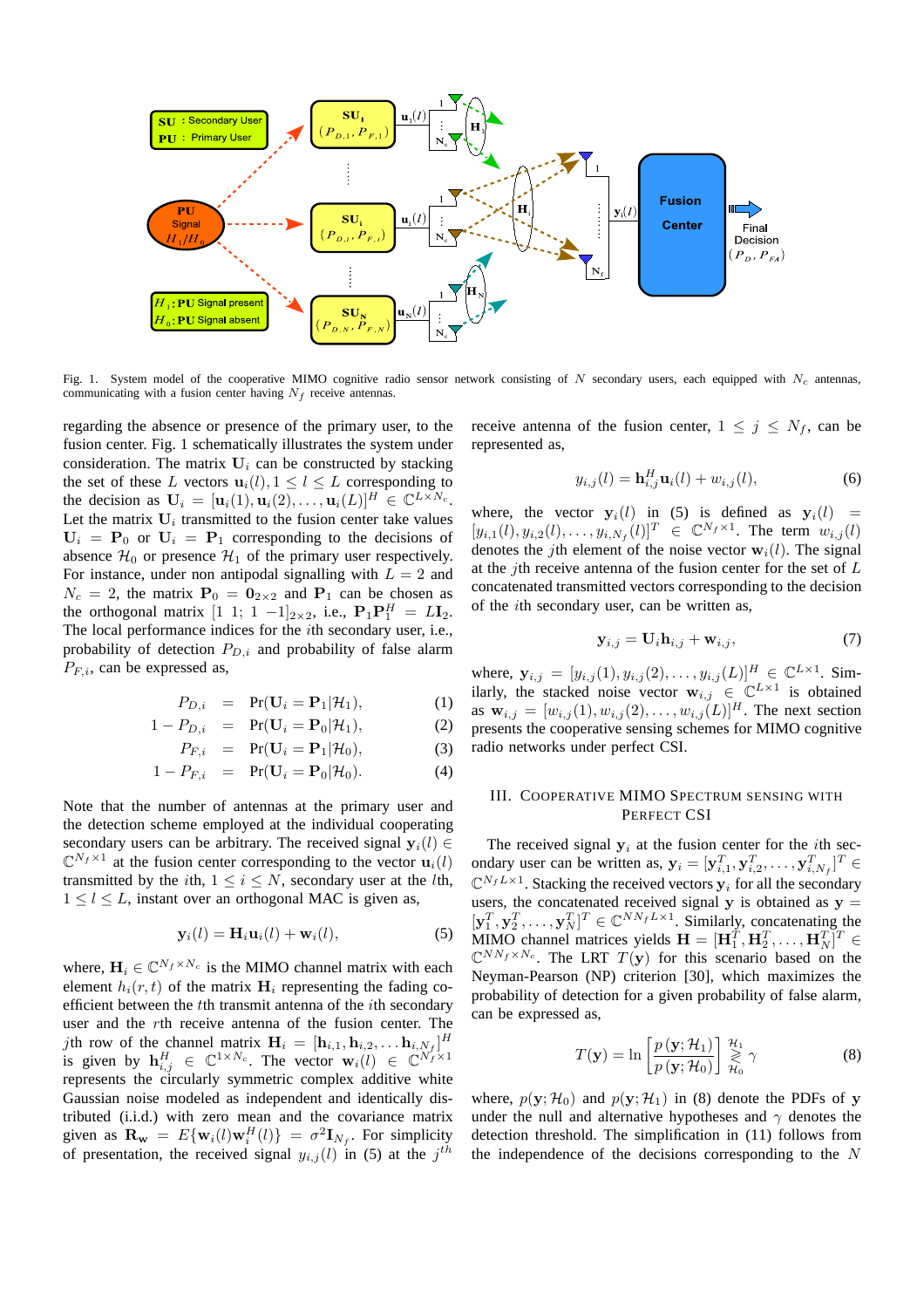$$
T(\mathbf{y}) = \ln \left[ \prod_{i=1}^{N} \frac{p(\mathbf{y}_i; \mathcal{H}_1)}{p(\mathbf{y}_i; \mathcal{H}_0)} \right]
$$
(11)

$$
= \sum_{i=1}^{N} \ln \left[ \frac{p(\mathbf{y}_i; \mathbf{U}_i = \mathbf{P}_1) \Pr(\mathbf{U}_i = \mathbf{P}_1 | \mathcal{H}_1) + p(\mathbf{y}_i; \mathbf{U}_i = \mathbf{P}_0) \Pr(\mathbf{U}_i = \mathbf{P}_0 | \mathcal{H}_1)}{p(\mathbf{y}_i; \mathbf{U}_i = \mathbf{P}_1) \Pr(\mathbf{U}_i = \mathbf{P}_1 | \mathcal{H}_0) + p(\mathbf{y}_i; \mathbf{U}_i = \mathbf{P}_0) \Pr(\mathbf{U}_i = \mathbf{P}_0 | \mathcal{H}_0)} \right]
$$
(12)

$$
= \sum_{i=1}^{N} \ln \left[ \frac{P_{D,i} \exp \left( -\sum_{j=1}^{N_f} \frac{\|\mathbf{y}_{i,j} - \mathbf{P}_1 \mathbf{h}_{i,j}\|^2}{\sigma^2} \right) + (1 - P_{D,i}) \exp \left( -\sum_{j=1}^{N_f} \frac{\|\mathbf{y}_{i,j} - \mathbf{P}_0 \mathbf{h}_{i,j}\|^2}{\sigma^2} \right)}{P_{F,i} \exp \left( -\sum_{j=1}^{N_f} \frac{\|\mathbf{y}_{i,j} - \mathbf{P}_1 \mathbf{h}_{i,j}\|^2}{\sigma^2} \right) + (1 - P_{F,i}) \exp \left( -\sum_{j=1}^{N_f} \frac{\|\mathbf{y}_{i,j} - \mathbf{P}_0 \mathbf{h}_{i,j}\|^2}{\sigma^2} \right)} \right].
$$
 (13)

secondary users using which the PDFs  $p(\mathbf{y}_i; \mathbf{U}_i = \mathbf{P}_1)$  and  $p(\mathbf{y}_i; \mathbf{U}_i = \mathbf{P}_0)$  can be written as,

$$
p(\mathbf{y}_i; \mathbf{U}_i = \mathbf{P}_1) = \prod_{j=1}^{N_f} p(\mathbf{y}_{i,j}; \mathbf{U}_i = \mathbf{P}_1),
$$
\n(9)

$$
= \prod_{j=1}^{N_f} \frac{1}{\pi^L \sigma^{2L}} \exp \left[ \frac{-1}{\sigma^2} (\mathbf{y}_{i,j} - \mathbf{P}_1 \mathbf{h}_{i,j})^H \mathbf{I}_L^{-1} (\mathbf{y}_{i,j} - \mathbf{P}_1 \mathbf{h}_{i,j}) \right],
$$
  

$$
N_f
$$

$$
p(\mathbf{y}_i; \mathbf{U}_i = \mathbf{P}_0) = \prod_{j=1}^{N} p(\mathbf{y}_{i,j}; \mathbf{U}_i = \mathbf{P}_0),
$$
 (10)

$$
= \prod_{j=1}^{N_f} \frac{1}{\pi^L \sigma^{2L}} \exp \left[ \frac{-1}{\sigma^2} (\mathbf{y}_{i,j} - \mathbf{P}_0 \mathbf{h}_{i,j})^H \mathbf{I}_L^{-1} (\mathbf{y}_{i,j} - \mathbf{P}_0 \mathbf{h}_{i,j}) \right],
$$

where the individual PDFs  $p(\mathbf{y}_{i,j}; \mathbf{U}_i = \mathbf{P}_1)$  and  $p(\mathbf{y}_{i,j}; \mathbf{U}_i =$  $P_0$ ) in (9) and (10) correspond to the complex Normal distributions  $\mathcal{CN}\left(\mathbf{P}_1\mathbf{h}_{i,j}, \sigma^2\mathbf{I}_L\right)$  and  $\mathcal{CN}\left(\mathbf{P}_0\mathbf{h}_{i,j}, \sigma^2\mathbf{I}_L\right)$ , respectively. Substituting these PDFs in (12), the likelihood ratio test statistic  $T(y)$  for the multiuser cooperative MIMO cognitive radio sensing scenario under consideration can be obtained as (13). Depending on the signaling scheme employed, the set of L vectors transmitted by the *i*th secondary user, i.e.,  $\mathbf{u}_i(l) \in$  $\mathbb{C}^{N_c \times 1}, 1 \leq l \leq L$  and  $\mathbf{U}_i = [\mathbf{u}_i(1), \dots, \mathbf{u}_i(L)]^H \in \mathbb{C}^{L \times N_c}$ , with  $U_i \in {P_0, P_1}$  corresponding to its local decision can either be antipodal or non-antipodal in nature. The test statistic in (13) is further simplified next corresponding to these different signalling formats.

#### *A. Antipodal Signaling*

Consider antipodal signaling where the ith secondary user transmits  $U_i = -P$  or  $U_i = P$ , corresponding to the local decisions regarding the absence or presence of the primary signal. A simple and efficient choice for the decision matrix **P** is an orthogonal matrix satisfying  $P^H P \propto I$ . Further, if the total energy is E, one can choose **P** such that  $Trace(P^H P) =$  $E \implies \mathbf{P}^H \mathbf{P} = \frac{E}{N_C} \mathbf{I}$ . The test statistic in (13) can be simplified for this signaling scheme as,

$$
T_{A}(\mathbf{y}) = \sum_{i=1}^{N} \ln \left[ \frac{P_{D,i} + (1 - P_{D,i}) \exp \left( -\frac{4}{\sigma^2} \sum_{j=1}^{N_f} \Re(\mathbf{y}_{i,j}^H \mathbf{P} \mathbf{h}_{i,j}) \right)}{P_{F,i} + (1 - P_{F,i}) \exp \left( -\frac{4}{\sigma^2} \sum_{j=1}^{N_f} \Re(\mathbf{y}_{i,j}^H \mathbf{P} \mathbf{h}_{i,j}) \right)} \right].
$$
\n(14)

Employing the approximations  $e^{-t} \approx (1-t)$ ,  $\ln(1+t) \approx t$ , for small values of t, the test statistic  $T_A(y)$  in (14) can be further simplified at low SNR as,

$$
T_{\mathbf{A}}(\mathbf{y}) = \sum_{i=1}^{N} \underbrace{\left[a_i \sum_{j=1}^{N_f} \Re(\mathbf{y}_{i,j}^H \mathbf{P} \mathbf{h}_{i,j})\right]}_{\mathbb{T}(\mathbf{y}_i)},
$$
(15)

where the symbol  $\Re(\cdot)$  denotes the real part, the scaling constant  $a_i$  for the *i*th secondary user is defined as  $a_i$  =  $P_{D,i} - P_{F,i}$  and the term  $\mathbb{T}(\mathbf{y}_i)$  of the test statistic  $T_A(\mathbf{y})$ is defined as  $\mathbb{T}(\mathbf{y}_i) = a_i \sum_{j=1}^{N_f} \Re(\mathbf{y}_{i,j}^H \mathbf{P} \mathbf{h}_{i,j})$ . For the special case with identical local detection performance for all the cooperating users, i.e.,  $P_{D,i} = P_d$  and  $P_{F,i} = P_f$ , the test statistic in (15) reduces to,

$$
T_{A-I}(\mathbf{y}) = \sum_{i=1}^{N} \sum_{j=1}^{N_f} \Re(\mathbf{y}_{i,j}^H \mathbf{P} \mathbf{h}_{i,j}).
$$
 (16)

Note that the low SNR approximation employed above is required only to further simplify the NP criterion based likelihood ratio test given in (14) to obtain the simplified tests in (15) and (16). At high SNR, one can directly employ the NP test given in (14). More importantly, the low SNR regime is rather critical and relevant for spectrum sensing in cognitive radio scenarios [31], [32], since the primary user SNR can be as low as  $-10$  dB to  $-25$  dB as per FCC regulations [33]–[35]. Thus, the design and analysis of multi-user cooperative MIMO detection schemes, which are especially suited for spectrum sensing in the low SNR regime, are relevant for practical cognitive radio deployments. The next result characterizes the performance of the detector in (15) for cooperative MIMO spectrum sensing.

**Theorem 1.** *For a given threshold*  $\gamma$ *, the probabilities of false alarm*  $(P_{FA})$  *and detection*  $(P_D)$  *at the fusion center for the detector based on the test statistic in* (15) *towards cooperative spectrum sensing in MIMO cognitive radio networks under antipodal signaling, are given as,*

$$
P_{FA} = Q\left(\frac{\gamma - \mu_{T_A|\mathcal{H}_0}}{\sigma_{T_A|\mathcal{H}_0}}\right), \tag{17}
$$

$$
P_D = Q\left(\frac{\gamma - \mu_{T_A|\mathcal{H}_1}}{\sigma_{T_A|\mathcal{H}_1}}\right),\tag{18}
$$

where,  $\mu_{T_A|\mathcal{H}_0}$ ,  $\mu_{T_A|\mathcal{H}_1}$ ,  $\sigma_{T_A|\mathcal{H}_0}^2$ ,  $\sigma_{T_A|\mathcal{H}_1}^2$ , denote the means *and the variances of the test statistic* T*A*(y) *in* (15) *respectively*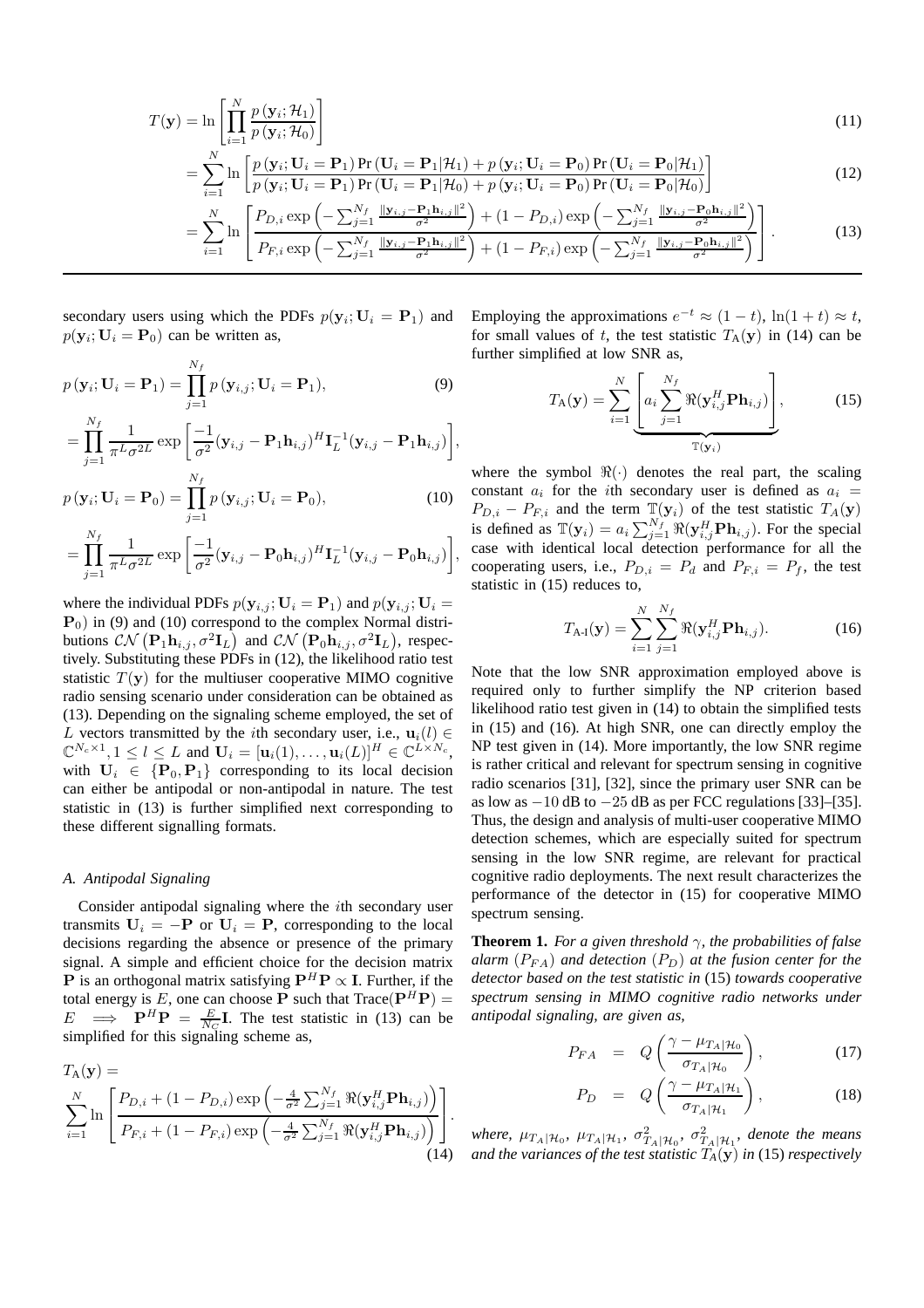$$
T_{N}(\mathbf{y}) = \sum_{i=1}^{N} \ln \left[ \frac{P_{D,i} + (1 - P_{D,i}) \exp \left( -\frac{1}{\sigma^{2}} \sum_{j=1}^{N_{f}} \left( \Re \left( \mathbf{y}_{i,j}^{H} \mathbf{P} \mathbf{h}_{i,j} \right) - ||\mathbf{P} \mathbf{h}_{i,j}||^{2} \right) \right)}{P_{F,i} + (1 - P_{F,i}) \exp \left( -\frac{1}{\sigma^{2}} \sum_{j=1}^{N_{f}} \left( \Re \left( \mathbf{y}_{i,j}^{H} \mathbf{P} \mathbf{h}_{i,j} \right) - ||\mathbf{P} \mathbf{h}_{i,j}||^{2} \right) \right)} \right]
$$
(21)  

$$
\sum_{i=1}^{N} \left[ P_{D,i} + (1 - P_{D,i}) \left( 1 - \frac{1}{\sigma^{2}} \sum_{j=1}^{N_{f}} \left( \Re \left( \mathbf{y}_{i,j}^{H} \mathbf{P} \mathbf{h}_{i,j} \right) - ||\mathbf{P} \mathbf{h}_{i,j}||^{2} \right) \right) \right]
$$

$$
\approx \sum_{i=1}^{N} \ln \left[ \frac{P_{D,i} + (1 - P_{D,i}) \left( 1 - \frac{1}{\sigma^2} \sum_{j=1}^{N_f} \left( \Re \left( \mathbf{y}_{i,j}^H \mathbf{H}_{i,j} \right) - ||\mathbf{H}_{i,j}||^2 \right) \right)}{P_{F,i} + (1 - P_{F,i}) \left( 1 - \frac{1}{\sigma^2} \sum_{j=1}^{N_f} \left( \Re \left( \mathbf{y}_{i,j}^H \mathbf{P} \mathbf{h}_{i,j} \right) - ||\mathbf{P} \mathbf{h}_{i,j}||^2 \right) \right) \right].
$$
 (22)

*corresponding to the two hypotheses. These are given for*  $H_1$ *as,*

$$
\mu_{T_A|\mathcal{H}_1} = \sum_{i=1}^N \left[ a_i b_i \sum_{j=1}^{N_f} \|\mathbf{Ph}_{i,j}\|^2 \right],
$$
\n
$$
\sigma_{T_A|\mathcal{H}_1}^2 = \sum_{i=1}^N a_i^2 \left[ b_i^2 \sum_{j=1}^N \sum_{k=1}^{N_f} \|\mathbf{Ph}_{i,j}\|^2 \|\mathbf{Ph}_{i,k}\|^2 + \sum_{j=1}^{N_f} \left[ \|\mathbf{Ph}_{i,j}\|^4 + \frac{\sigma^2}{2} \|\mathbf{Ph}_{i,j}\|^2 \right] - \left[ b_i \sum_{j=1}^{N_f} \|\mathbf{Ph}_{i,j}\|^2 \right]^2 \right],
$$
\n(19)

*where,*  $b_i$  is given as  $b_i = (2P_{D,i} - 1)$ *. Similarly, the mean*  $\mu_{T_A|\mathcal{H}_0}$  and the variance  $\sigma_{T_A|\mathcal{H}_0}^2$  corresponding to the null *hypothesis*  $\mathcal{H}_0$  *can be obtained by replacing*  $b_i$  *with*  $c_i$ ,  $c_i$  =  $(2P_{F,i}-1)$ *, in the expressions for*  $\mu_{T_A|\mathcal{H}_1}$  *in* (19) *and*  $\sigma_{T_A|\mathcal{H}_1}^2$ *in* (20) *respectively.*

*Proof.* See Appendix A.  $\Box$ 

A similar result has been derived in [29] for decision fusion with MRC in a coherent multiple access channel with multiple single antenna sensor nodes and a massive antenna array at the fusion center. A framework to derive the optimal decision matrix based on maximizing the deflection coefficient for MIMO spectrum sensing has been presented in [27]. A similar framework can be explored in the context of cooperative MIMO spectrum sensing scenarios considered in this work.

#### *B. Non-Antipodal Signaling*

The test statistic under non-antipodal signaling, i.e., with the transmitted matrix  $U_i = P$  or  $0_{L \times N_c}$  in (13), for the local decision corresponding to the presence or absence of primary user signal respectively, is given in (21), where (22) follows from a low SNR approximation of  $e^{-x}$  as  $e^{-x} \approx 1 - x$  for small values of x. Further using the approximation  $ln(1+x) \approx$ x for small values of x, the cooperative sensing statistic  $T_N(y)$ can be simplified as,

$$
T_{N}(\mathbf{y}) = \sum_{i=1}^{N} \underbrace{\left[a_i \sum_{j=1}^{N_f} \Re(\mathbf{y}_{i,j}^H \mathbf{P} \mathbf{h}_{i,j})\right]}_{\mathcal{T}(\mathbf{y}_i)},
$$
(23)

where  $a_i = P_{D,i} - P_{F,i}$ ,  $T_N(\mathbf{y}) = \sum_{i=1}^N \mathcal{T}(\mathbf{y}_i)$  with  $\mathcal{T}(\mathbf{y}_i) = a_i \sum_{j=1}^{N_f} \Re(\mathbf{y}_{i,j}^H \mathbf{P} \mathbf{h}_{i,j})$  and the constant terms that are independent of y are merged with the threshold  $\gamma$ . For the special case of non-antipodal signaling under identical local detection performance of all secondary users, i.e.,  $P_{D,i} = P_d$ and  $P_{F,i} = P_f$ ,  $\forall i$ , the test statistic in (23) further reduces to,

$$
T_{N-1}(\mathbf{y}) = \sum_{i=1}^{N} \sum_{j=1}^{N_f} \Re(\mathbf{y}_{i,j}^H \mathbf{P} \mathbf{h}_{i,j}).
$$
 (24)

The analytical expressions for the detection performance when using the test statistic in (23) are derived below.

**Theorem 2.** *The probabilities of false alarm and detection* PF A *and* P<sup>D</sup> *respectively at the fusion center for detection based on test statistic in* (23) *towards cooperative spectrum sensing are given as,*

$$
P_{FA} = Q\left(\frac{\gamma - \mu_{T_N|\mathcal{H}_0}}{\sigma_{T_N|\mathcal{H}_0}}\right),\tag{25}
$$

$$
P_D = Q\left(\frac{\gamma - \mu_{T_N|\mathcal{H}_1}}{\sigma_{T_N|\mathcal{H}_1}}\right),\tag{26}
$$

*where*  $\mu_{T_N|\mathcal{H}_0}, \mu_{T_N|\mathcal{H}_1}$  and  $\sigma_{T_N|\mathcal{H}_0}^2, \sigma_{T_N|\mathcal{H}_1}^2$  denote the means *and variances of the test statistic*  $T_N(\mathbf{y})$  *in (23) under the null* and alternative hypotheses  $H_0$ ,  $H_1$ , respectively. The mean and variance under the alternative hypothesis  $\mathcal{H}_1$  are,

$$
\mu_{T_N|\mathcal{H}_1} = \sum_{i=1}^N \left[ a_i P_{D,i} \sum_{j=1}^{N_f} \|\mathbf{P}\mathbf{h}_{i,j}\|^2 \right],
$$
\n
$$
\sigma_{T_N|\mathcal{H}_1}^2 = \sum_{i=1}^N a_i^2 \left[ P_{D,i}^2 \sum_{j=1}^{N_f} \sum_{k=1}^{N_f} \|\mathbf{P}\mathbf{h}_{i,j}\|^2 \|\mathbf{P}\mathbf{h}_{i,k}\|^2 + \right]
$$
\n(27)

$$
+\sum_{j=1}^{N_f} \left[ P_{D,i}^2 \|\mathbf{Ph}_{i,j}\|^4 + \frac{\sigma^2}{2} \|\mathbf{Ph}_{i,j}\|^2 \right] - \left[ P_{D,i} \sum_{j=1}^{N_f} \|\mathbf{Ph}_{i,j}\|^2 \right]^2 \right].
$$
 (28)

 $i+k$ 

*The expressions for the mean*  $\mu_{T_N|\mathcal{H}_0}$  *in* (94) *and the variance*  $\sigma_{T_N|\mathcal{H}_0}^2$  in (101) *corresponding to the null hypothesis can be obtained by replacing* PD,i *with* PF,i *in the expressions of*  $\mu_{T_N|\mathcal{H}_1}$  in (27) and  $\sigma_{T_N|\mathcal{H}_1}^2$  in (28) respectively.

 $\Box$ 

*Proof.* See Appendix B.

It is important to note at this juncture that the performance of the detectors  $T_A(y)$  in (15) and  $T_N(y)$  in (23) depend critically upon the accuracy of the available CSI. The time selective fading nature of the wireless links between the secondary users and the fusion center makes accurate estimation of the fading channel coefficients a challenging task. Thus, in practice, one can only obtain CSI with a limited degree of accuracy. Therefore, the subsequent sections derive robust cooperative schemes for spectrum sensing in the presence of CSI uncertainty.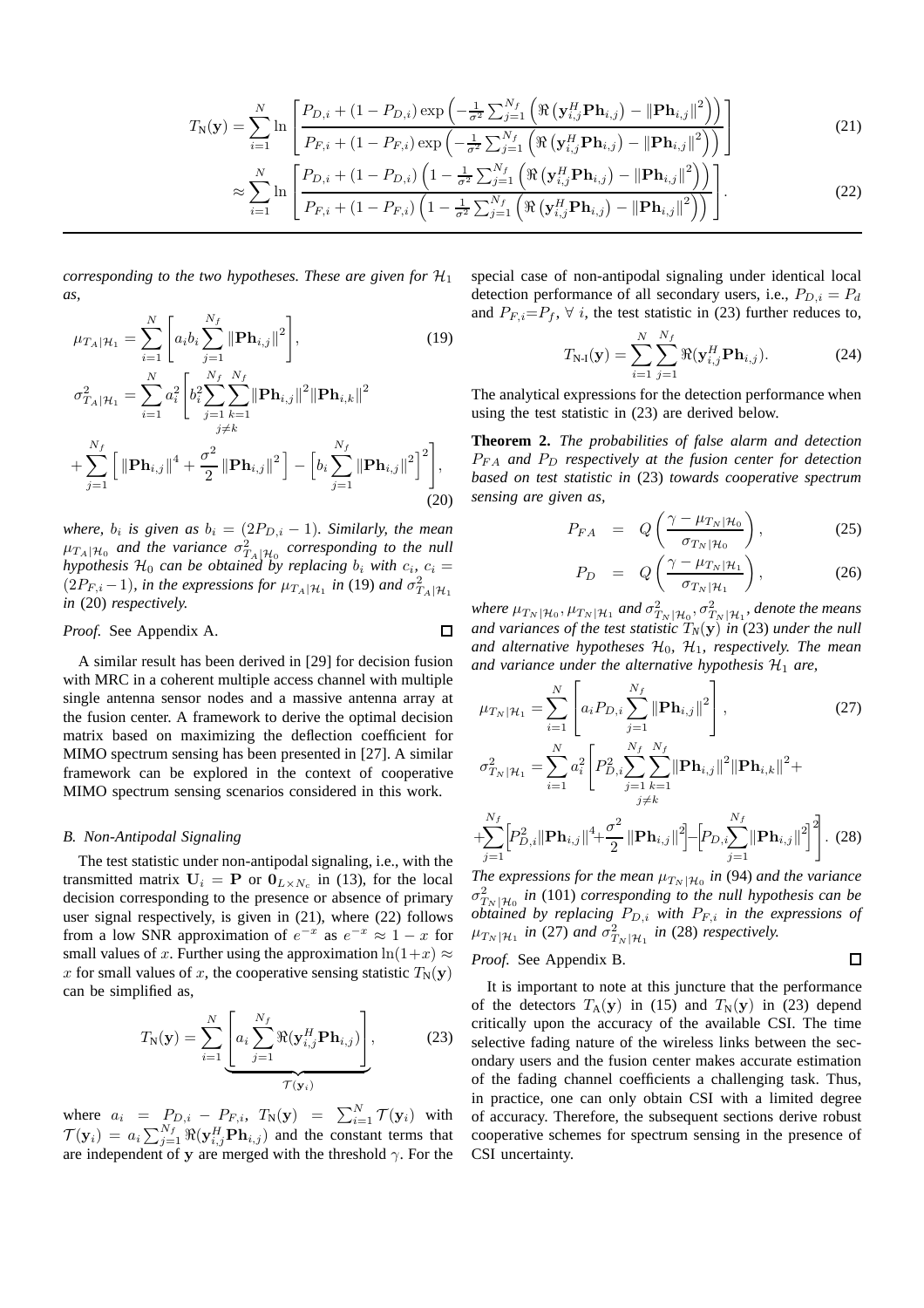$$
T_{\mathbf{R}}(\mathbf{y}) = \ln \left[ \prod_{i=1}^{N} \frac{p(\mathbf{y}_i | \mathcal{H}_1; \hat{\mathbf{H}}_i)}{p(\mathbf{y}_i | \mathcal{H}_0; \hat{\mathbf{H}}_i)} \right]
$$
(38)

$$
= \sum_{i=1}^{N} \ln \left[ \frac{(P_{D,i})p(\mathbf{y}_i|\mathbf{U}_i = \mathbf{P}_1; \hat{\mathbf{H}}_i) + (1 - P_{D,i})p(\mathbf{y}_i|\mathbf{U}_i = \mathbf{P}_0; \hat{\mathbf{H}}_i)}{(P_{F,i})p(\mathbf{y}_i|\mathbf{X}_k = \mathbf{X}_1; \hat{\mathbf{H}}_i) + (1 - P_{F,i})p(\mathbf{y}_i|\mathbf{U}_i = \mathbf{P}_0; \hat{\mathbf{H}}_i)} \right]
$$
(39)

$$
= \sum_{i=1}^{N} \ln \left[ \frac{P_{D,i} + (1 - P_{D,i}) \exp \left( -\sum_{j=1}^{N_f} \Re(\mathbf{y}_{i,j}^H \mathbf{\Gamma}_i^{-1} \mathbf{P} \hat{\mathbf{h}}_{i,j}) \right)}{P_{F,i} + (1 - P_{F,i}) \exp \left( -\sum_{j=1}^{N_f} \Re(\mathbf{y}_{i,j}^H \mathbf{\Gamma}_i^{-1} \mathbf{P} \hat{\mathbf{h}}_{i,j}) \right)} \right].
$$
 (40)

#### IV. ROBUST COOPERATIVE SPECTRUM SENSING UNDER CSI UNCERTAINTY

In the presence of CSI uncertainty [27], the true channel matrix  $H_i$  can be expressed as,

$$
\mathbf{H}_i = \hat{\mathbf{H}}_i + \mathbf{E}_i, \tag{29}
$$

where,  $\hat{\mathbf{H}}_i \in \mathbb{C}^{N_f \times N_c}$  denotes the available imperfect estimate of the MIMO channel matrix for the  $i^{th}$ ,  $1 \leq i \leq N$ , secondary user. The matrix  $\mathbf{E}_i = [\mathbf{e}_{i,1}, \mathbf{e}_{i,2}, \dots, \mathbf{e}_{i,N_f}]^H \in$  $\mathbb{C}^{N_f \times N_c}$  denotes the uncertainty in the obtained estimate of  $H_i$ . This is similar to the CSI uncertainty model employed in works such as [29]. Let  $e_{i,j}^H \in \mathbb{C}^{1 \times N_c}$  represent the  $j^{th}$ ,  $1 \leq j \leq N_f$ , row of the uncertainty matrix  $\mathbf{E}_i$  that is assumed to follow a complex Gaussian distribution with zero mean and covariance matrix  $\mathbf{R}_{e,i} = E\{\mathbf{e}_{i,j}\mathbf{e}_{i,j}^H\},\$  i.e.,  $\mathbf{e}_{i,j} \sim \mathcal{CN}(\mathbf{0},\mathbf{R}_{e,i})$ . The received signal  $\mathbf{y}_i(l) \in \mathbb{C}^{N_r \times 1}$  in (5) at the fusion center for the  $i^{th}$ ,  $1 \le i \le N$ , secondary user corresponding to the  $l^{th}$ ,  $1 \leq l \leq L$ , transmitted vector can be expressed as,

$$
\mathbf{y}_i(l) = \left(\hat{\mathbf{H}}_i + \mathbf{E}_i\right) \mathbf{u}_i(l) + \mathbf{w}_i(l). \tag{30}
$$

The received signal component  $y_{i,j}(l)$  at the  $j^{th}$ ,  $1 \le j \le N_f$ , receive antenna of the fusion center can be expressed as,

$$
y_{i,j}(l) = \left(\hat{\mathbf{h}}_{i,j}^H + \mathbf{e}_{i,j}^H\right) \mathbf{u}_i(l) + w_{i,j}(l),\tag{31}
$$

where,  $\hat{\mathbf{h}}_{i,j}^H$  denotes the  $j^{th}$  row of the estimate of the channel estimate matrix  $\hat{\mathbf{H}}_i = [\hat{\mathbf{h}}_{i,1}, \hat{\mathbf{h}}_{i,2}, \dots, \hat{\mathbf{h}}_{i,N_f}]^H$ . Similar to the perfect CSI scenario, assume that the ith secondary user transmits a set of L vectors  $\mathbf{u}_i(l)$ ,  $1 \le l \le L$ , with the transmitted matrix  $\mathbf{U}_i \in \mathbb{C}^{L \times N_c}$  defined as  $\mathbf{U}_i = [\mathbf{u}_i(1), \mathbf{u}_i(2), \dots, \mathbf{u}_i(L)]^H$ corresponding to the local decision indicating the absence or the presence of the primary user signal respectively. Hence, the concatenated received signal  $y_{i,j} \in \mathbb{C}^{L \times 1}$  for the set of  $L$  vectors corresponding to the local decision of the  $i^{th}$ secondary user at the  $j<sup>th</sup>$  receive antenna of the fusion center can be expressed as,

$$
\mathbf{y}_{i,j} = \mathbf{U}_i \left( \hat{\mathbf{h}}_{i,j} + \mathbf{e}_{i,j} \right) + \mathbf{w}_{i,j}, \tag{32}
$$

where,  $\mathbf{y}_{i,j} = [y_{i,j}(1), \dots, y_{i,j}(L)]_H^H \in \mathbb{C}^{L \times 1}$ . The noise vector  $\mathbf{w}_{i,j} = [w_{i,j}(1), \dots, w_{i,j}(L)]^H \in \mathbb{C}^{L \times 1}$  is the stacked complex Gaussian noise vector with zero mean and the covariance matrix  $\sigma^2 \mathbf{I}_L$ . Consider antipodal signaling in which the ith secondary user transmits a set of  $L$  antipodal vectors to the fusion center for the local decision, i.e,  $U_i = P$  or  $U_i = -P$ 

indicating the presence or absence of the primary user signal respectively, where  $U_i = [u_i(1), u_i(2), \dots, u_i(L)]^H$ . The PDFs of the received vector  $y_{i,j}$  in (32) corresponding to the local decisions of the secondary users can be obtained as,

$$
p(\mathbf{y}_{i,j}|\mathbf{U}_i = +\mathbf{P}; \hat{\mathbf{h}}_{i,j}) \sim \mathcal{CN}(+\mathbf{P}\hat{\mathbf{h}}_{i,j}, \mathbf{\Gamma}_i)
$$
  
\n
$$
p(\mathbf{y}_{i,j}|\mathbf{U}_i = -\mathbf{P}; \hat{\mathbf{h}}_{i,j}) \sim \mathcal{CN}(-\mathbf{P}\hat{\mathbf{h}}_{i,j}, \mathbf{\Gamma}_i),
$$
\n(33)

where the covariance matrix of  $y_{i,j}$  is

$$
\mathbf{\Gamma}_{i} = E\{ (\mathbf{U}_{i}\mathbf{e}_{i,j} + \mathbf{w}_{i,j})(\mathbf{U}_{i}\mathbf{e}_{i,j} + \mathbf{w}_{i,j})^{H} \}
$$
(34)

$$
=E\{\mathbf{U}_i\mathbf{e}_{i,j}\mathbf{e}_{i,j}^H\mathbf{U}_i\}+E\{\mathbf{w}_{i,j}\mathbf{w}_{i,j}^H\}\tag{35}
$$

$$
= \mathbf{PR}_{e,i} \mathbf{P}^H + \sigma^2 \mathbf{I}_L. \tag{36}
$$

Let  $\Gamma_i = \mathbf{Q}_i \mathbf{Q}_i^H$  denote the standard Cholesky decomposition [36] of the positive semi-definite matrix  $\Gamma_i$ . Let the concatenated receive vector y be stacked as  $\mathbf{y} = [\mathbf{y}_1^T, \mathbf{y}_2^T, \dots, \mathbf{y}_N^T]^T \in$  $\mathbb{C}^{NN_fL\times 1}$  corresponding to the vectors  $\mathbf{u}_i(l), 1 \leq l \leq L$ for the N secondary users at the  $N_f$  receive antennas of the fusion center, where each component  $y_i, 1 \le i \le N$  is given as  $\mathbf{y}_i = [\mathbf{y}_{i,1}^T, \mathbf{y}_{i,2}^T, \dots, \mathbf{y}_{i,N_f}^T]^T \in \mathbb{C}^{N_f L \times 1}$ . Similarly, let the estimates of the MIMO channel matrices corresponding to the N secondary users be stacked as  $\hat{\mathbf{H}} = [\hat{\mathbf{H}}_1^T, \hat{\mathbf{H}}_2^T, \dots, \hat{\mathbf{H}}_N^T]^T \in \mathbb{R}^{N}$  $\mathbb{C}^{NN_f \times N_c}$ . The uncertainty statistics based likelihood ratio test (US-LRT) statistic  $T_R(y)$  and the associated test for robust cooperative spectrum sensing now follows employing the Neyman-Pearson (NP) criterion [30] as,

$$
T_{\mathbf{R}}(\mathbf{y}) = \ln \left[ \frac{p(\mathbf{y}|\mathcal{H}_1; \hat{\mathbf{H}})}{p(\mathbf{y}|\mathcal{H}_0; \hat{\mathbf{H}})} \right] \overset{\mathcal{H}_1}{\underset{\mathcal{H}_0}{\geq}} \gamma,
$$
(37)

where,  $p(\mathbf{y}|\mathcal{H}_0; \hat{\mathbf{H}})$  in (37) and  $p(\mathbf{y}_i|\mathcal{H}_0; \hat{\mathbf{H}}_i)$  in (38) denote the PDFs of  $y$  and  $y_i$  corresponding to the nominal estimates  $\hat{H}$  and  $\hat{H}$ <sub>i</sub> of the true channel matrix H and  $H_i$  respectively under the null hypothesis  $H_0$ . Similarly,  $p(\mathbf{y}, \hat{\mathbf{H}} | \mathcal{H}_1)$  in (37) and  $p(\mathbf{y}_i, \hat{\mathbf{H}}_i | \mathcal{H}_1)$  in (38) denote the PDFs corresponding to the alternative hypothesis  $\mathcal{H}_1$ . The test in (37) can be expressed as the test statistic  $T_R(y)$ in (40), where (39) follows from the independence of the receive vectors of the different secondary users given the nominal estimates  $\hat{H}_i$ . Using the independence of the signals received at the antennas of the fusion center, it follows that  $p(\mathbf{y}_i | \mathbf{U}_i = \pm \mathbf{P}; \hat{\mathbf{H}}_i) = \prod_{j=1}^{N_f} p(\mathbf{y}_{i,j} | \mathbf{U}_i = \pm \mathbf{P}; \hat{\mathbf{H}}_i)$ . Subsequently employing the PDFs for the various quantities yields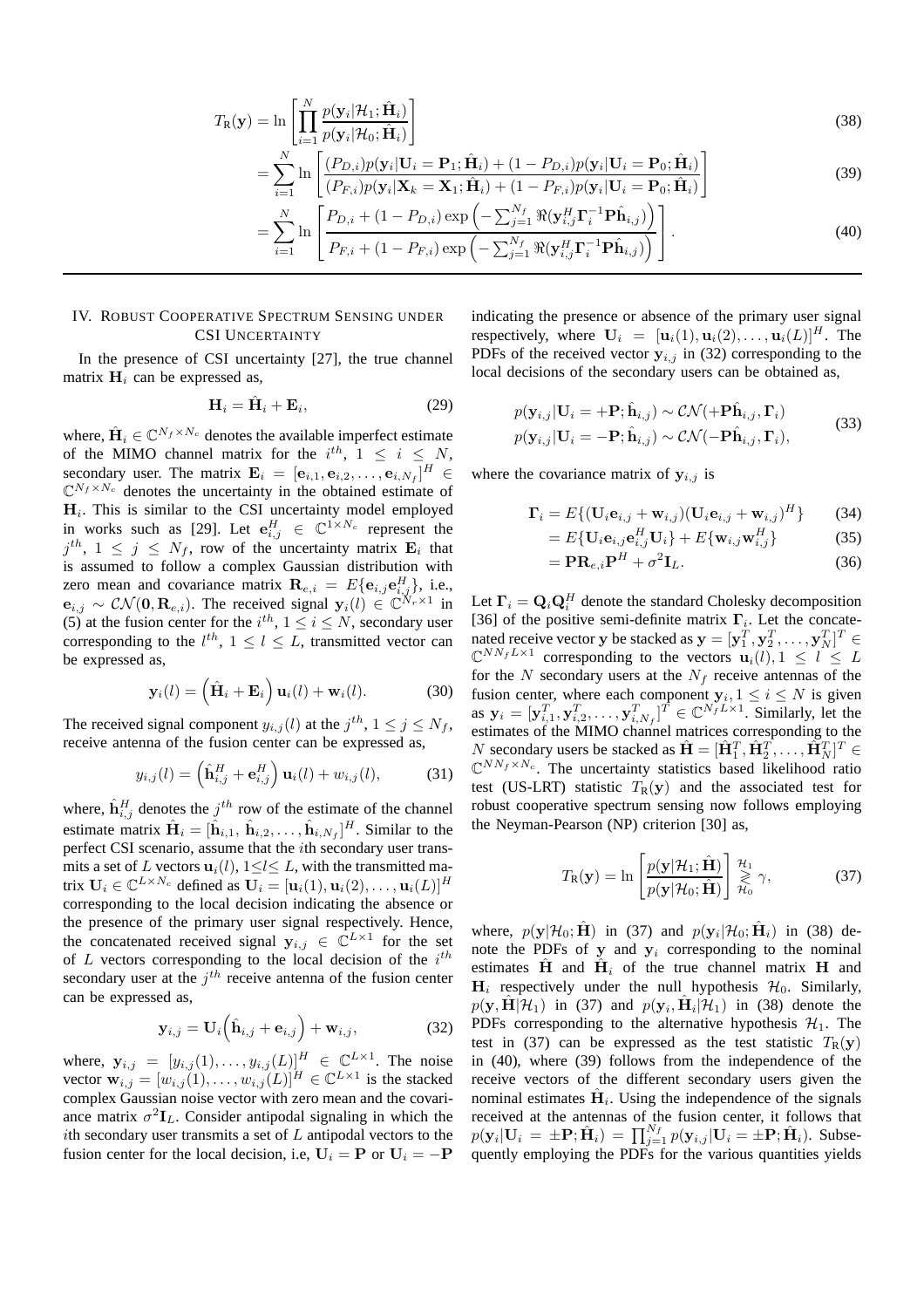the expression in (40). At low SNR, the test statistic  $T_R(y)$   $\sigma_{T_R|\mathcal{H}_0}^2$  corresponding to the null hypothesis  $\mathcal{H}_0$  are given as, can be simplified as,

$$
T_{\mathbf{R}}(\mathbf{y}) = \sum_{i=1}^{N} \underbrace{\left[a_i \sum_{j=1}^{N_f} \Re(\mathbf{y}_{i,j}^H \mathbf{\Gamma}_i^{-1} \mathbf{P} \hat{\mathbf{h}}_{i,j})\right]}_{\mathsf{T}(\mathbf{y}_i)},\tag{41}
$$

where  $T(y_i)$  is defined as,  $T_R(y) = \sum_{i=1}^{N} T_i(y)$ . Consider now a special case in which all the cooperating secondary users have identical local detection performance, i.e.,  $P_{D,i}=P_d$ and  $P_{F,i}=P_f$ ,  $\forall i$ . In this case, the robust detector for the cooperative multiuser MIMO cognitive radio system, reduces to,

$$
T_{\mathbf{R}\cdot\mathbf{I}}(\mathbf{y}) = \sum_{i=1}^{N} \left[ \sum_{j=1}^{N_f} \Re(\mathbf{y}_{i,j}^H \mathbf{\Gamma}_i^{-1} \mathbf{P} \hat{\mathbf{h}}_{i,j}) \right].
$$
 (42)

Further observe that the test statistic in (41) is a linear combination of weighted Normal random variables and hence follows a Normal distribution. Theorem 3 below derives the requisite analytical expressions to characterize its detection performance.

**Theorem 3.** *The probabilities of false alarm*  $P_{FA}$  *and detection*  $P_D$  *for a given threshold*  $\gamma$  *at the fusion center for the test statistic* T*R*(y) *in* (41) *for robust cooperative spectrum sensing in MIMO cognitive radio networks are,*

$$
P_{FA} = Q\left(\frac{\gamma - \mu_{T_R|\mathcal{H}_0}}{\sigma_{T_R|\mathcal{H}_0}}\right),\tag{43}
$$

$$
P_D = Q\left(\frac{\gamma - \mu_{T_R|\mathcal{H}_1}}{\sigma_{T_R|\mathcal{H}_1}}\right),\tag{44}
$$

where,  $\mu_{T_R|\mathcal{H}_0}/\mu_{T_R|\mathcal{H}_1}$  and  $\sigma^2_{T_R|\mathcal{H}_0}/\sigma^2_{T_R|\mathcal{H}_1}$  denote the means *and the variances of the test statistic*  $T_R(y)$  *under the null and alternative hypotheses respectively. The mean and the variance of* T*R*(y) *corresponding to the alternative hypothesis are,*

$$
\mu_{T_R|\mathcal{H}_1} = \sum_{i=1}^N \left[ a_i b_i \sum_{j=1}^{N_f} ||\mathbf{Q}_i^{-1} \mathbf{P} \hat{\mathbf{h}}_{i,j}||^2 \right],
$$
\n(45)\n
$$
\sigma_{T_R|\mathcal{H}_1}^2 = \sum_{i=1}^N a_i^2 \left[ b_i^2 \sum_{j=1}^{N_f} \sum_{j=1}^{N_f} ||\mathbf{Q}_i^{-1} \mathbf{P} \hat{\mathbf{h}}_{i,j}||^2 ||\mathbf{Q}_i^{-1} \mathbf{P} \hat{\mathbf{h}}_{i,k}||^2 \right]
$$

$$
i=1 \qquad L \qquad j=1 \underset{k \neq j}{\overset{k=1}{\sum}} \left[ \|\mathbf{Q}_i^{-1} \mathbf{P} \hat{\mathbf{h}}_{i,j} \|^4 + \frac{1}{2} \|\mathbf{C}_i^{-1} \mathbf{P}^H \mathbf{\Gamma}_i^{-1} \mathbf{P} \hat{\mathbf{h}}_{i,j} \|^2 \right] + \frac{\sigma^2}{2} \|\mathbf{Q}_i^{-1} \mathbf{P} \hat{\mathbf{h}}_{i,j} \|^2 \right] - \left[ b_i \sum_{j=1}^{N_f} \|\mathbf{Q}_i^{-1} \mathbf{P} \mathbf{h}_{i,j} \|^2 \right]^2 \right], \qquad (46)
$$

*where,*  $\mathbf{\Gamma}_i = \mathbf{Q}_i \mathbf{Q}_i^H$ ,  $\mathbf{R}_{u,i} = \mathbf{C}_i \mathbf{C}_i^H$  and  $b_i = 2P_{D,i} - 1$ *. Similarly, the expressions for the mean*  $\mu_{T_R|\mathcal{H}_0}$  and the variance

$$
\mu_{T_R|\mathcal{H}_0} = \sum_{i=1}^N \left[ a_i c_i \sum_{j=1}^{N_f} \|\mathbf{Q}_i^{-1} \mathbf{P} \hat{\mathbf{h}}_{i,j} \|^2 \right],\tag{47}
$$
\n
$$
\sigma_{T_R|\mathcal{H}_0}^2 = \sum_{i=1}^N a_i^2 \left[ c_i^2 \sum_{j=1}^{N_f} \sum_{\substack{k=1 \ k \neq j}}^{N_f} \|\mathbf{Q}_i^{-1} \mathbf{P} \hat{\mathbf{h}}_{i,j} \|^2 \|\mathbf{Q}_i^{-1} \mathbf{P} \hat{\mathbf{h}}_{i,k} \|^2 \right. \\
\left. + \sum_{j=1}^{N_f} \left[ \|\mathbf{Q}_i^{-1} \mathbf{P} \hat{\mathbf{h}}_{i,j} \|^4 + \frac{1}{2} \|\mathbf{C}_i^{-1} \mathbf{P}^H \mathbf{\Gamma}_i^{-1} \mathbf{P} \hat{\mathbf{h}}_{i,j} \|^2 \right. \\
\left. + \frac{\sigma^2}{2} \|\mathbf{Q}_i^{-1} \mathbf{P} \hat{\mathbf{h}}_{i,j} \|^2 \right] - \left[ c_i \sum_{j=1}^{N_f} \|\mathbf{Q}_i^{-1} \mathbf{P} \mathbf{h}_{i,j} \|^2 \right]^2 \right],\tag{48}
$$

*where,*  $c_i = 2P_{F,i} - 1$ .

It is evident that the matrix  $Q_i$  obtained from the Cholesky decomposition of the noise plus uncertainty covariance  $\Gamma_i$ plays a key role in the expressions obtained for the various quantities above in contrast to those obtained for the scenario with perfect CSI availability in Theorems 1 and 2. Further, it can also be seen that the channel vectors  $h_{i,j}$  are naturally replaced by their nominal estimates  $\hat{h}_{i,j}$ .

#### *Proof.* See Appendix C.  $\Box$

The generalized likelihood ratio test (GLRT) based robust detector for cooperative spectrum sensing is developed next.

#### V. ROBUST GENERALIZED LIKELIHOOD RATIO TEST (RGLRT)

The GLRT framework enables the development of detection schemes in the presence of unknown parameters. This property of the GLRT is leveraged in this section to propose spectrum sensing schemes that are robust under CSI uncertainty. The binary hypothesis testing problem for concatenated received vector  $y_{i,j}$  in (32) with CSI uncertainty can be formulated as,

$$
\mathcal{H}_0: \mathbf{y}_{i,j} = \mathbf{P}_0 \mathbf{h}_{i,j} + \mathbf{w}_{i,j} = \mathbf{P}_0(\hat{\mathbf{h}}_{i,j} + \mathbf{e}_{i,j}) + \mathbf{w}_{i,j} \ (49) \mathcal{H}_1: \mathbf{y}_{i,j} = \mathbf{P}_1 \mathbf{h}_{i,j} + \mathbf{w}_{i,j} = \mathbf{P}_1(\hat{\mathbf{h}}_{i,j} + \mathbf{e}_{i,j}) + \mathbf{w}_{i,j} \ (50)
$$

Let the vectors  $\mathbf{v}_{i,j|0}, \mathbf{v}_{i,j|1}$  for the hypotheses  $\mathcal{H}_1$  and  $\mathcal{H}_0$  be defined as,

$$
\mathbf{v}_{i,j|0} = \mathbf{y}_{i,j} - \mathbf{P}_0 \hat{\mathbf{h}}_{i,j} = \mathbf{P}_0 \mathbf{e}_{i,j} + \mathbf{w}_{i,j} = \underbrace{\begin{bmatrix} \mathbf{P}_0 & \mathbf{I}_L \end{bmatrix}}_{\mathbf{A}_{i|0}} \begin{bmatrix} \mathbf{e}_{i,j} \\ \mathbf{w}_{i,j} \end{bmatrix} (51)
$$
\n
$$
\mathbf{v}_{i,j|1} = \mathbf{y}_{i,j} - \mathbf{P}_1 \hat{\mathbf{h}}_{i,j} = \mathbf{P}_1 \mathbf{e}_{i,j} + \mathbf{w}_{i,j} = \underbrace{\begin{bmatrix} \mathbf{P}_1 & \mathbf{I}_L \end{bmatrix}}_{\mathbf{A}_{i|1}} \underbrace{\begin{bmatrix} \mathbf{e}_{i,j} \\ \mathbf{w}_{i,j} \end{bmatrix}}_{\mathbf{z}_{i,j}} (52)
$$

where the matrix  $\mathbf{A}_i = [\mathbf{U}_i \; \mathbf{I}_L] \in \mathbb{C}^{L \times (N_c + L)}$  is obtained by augmenting the local decision matrix  $U_i \in \{P_0, P_1\}$  transmitted by the secondary user and the identity matrix  $I_L$ . The augmented matrices  $A_i$  corresponding to the presence, absence of the primary user signal are  $\mathbf{A}_{i|1} = [\mathbf{P}_1 \; \mathbf{I}_L], \; \mathbf{A}_{i|0} = [\mathbf{P}_0 \; \mathbf{I}_L]$ respectively. The concatenated vector  $\mathbf{z}_{i,j} \in \mathbb{C}^{(N_c+L) \times 1}$  is the unknown vector defined as  $\mathbf{z}_{i,j} = [\mathbf{e}_{i,j}^T, \mathbf{w}_{i,j}^T]^T$ .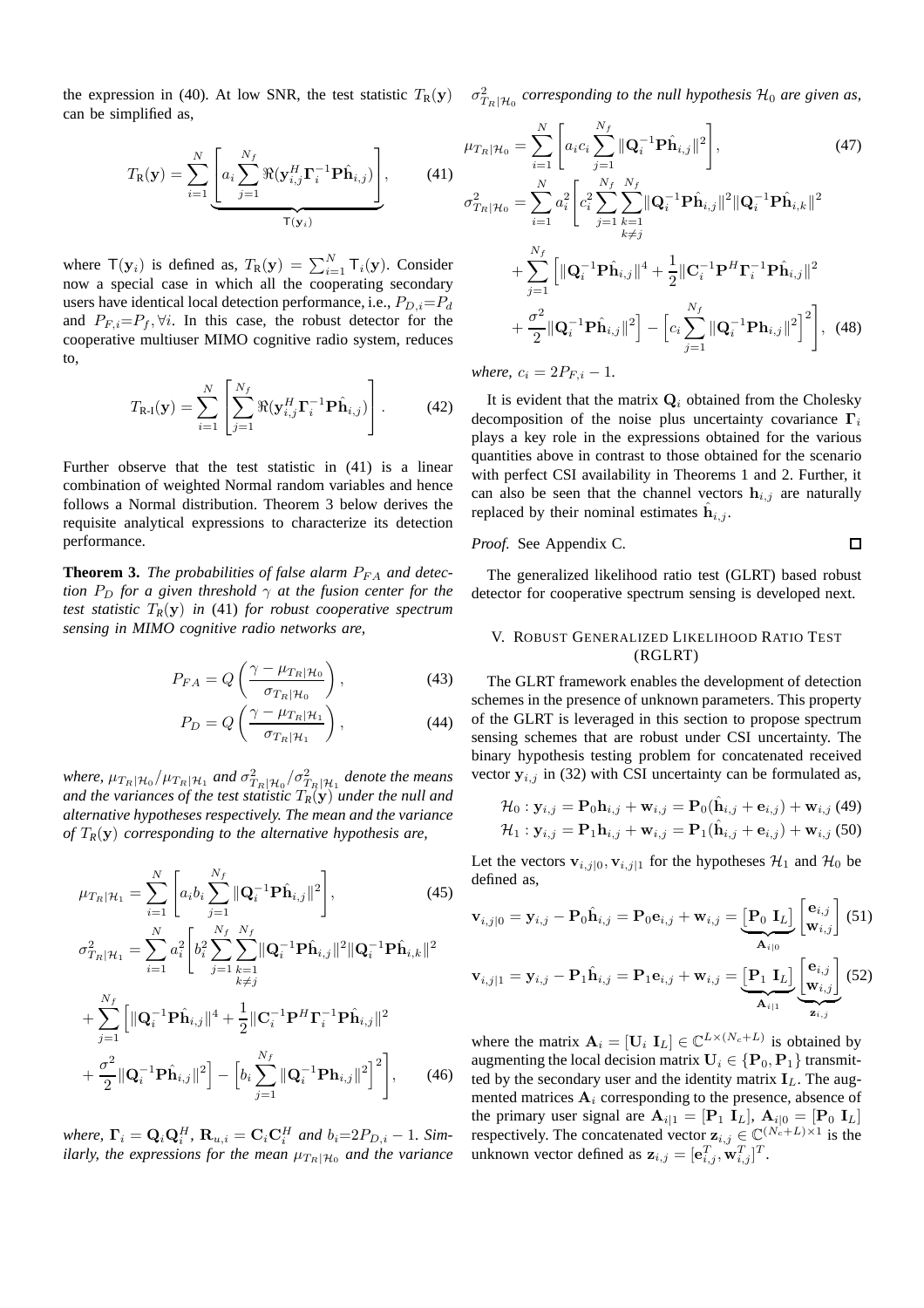$$
T_{\text{N-RGLRT}}(\mathbf{y}) = \sum_{i=1}^{N} \ln \left[ \frac{P_{D,i} \prod_{j=1}^{N_f} p(\mathbf{y}_{i,j} | \mathbf{U}_i = \mathbf{P}; \mathcal{H}_1, \hat{\mathbf{e}}_{i,j|1}) + (1 - P_{D,i}) \prod_{j=1}^{N_f} p(\mathbf{y}_{i,j} | \mathbf{U}_i = \mathbf{0}; \mathcal{H}_1)}{P_{F,i} \prod_{j=1}^{N_f} p(\mathbf{y}_{i,j} | \mathbf{U}_i = \mathbf{P}; \mathcal{H}_0, \hat{\mathbf{e}}_{i,j|1}) + (1 - P_{F,i}) \prod_{j=1}^{N_f} p(\mathbf{y}_{i,j} | \mathbf{U}_i = \mathbf{0}; \mathcal{H}_0)} \right]
$$
(60)

$$
= \sum_{i=1}^{N} \ln \left[ \frac{P_{D,i} \prod_{j=1}^{N_f} \frac{1}{\pi^L \sigma^{2L}} \exp \left[ -\frac{1}{\sigma^2} \mathbf{y}_{i,j}^H \mathbf{y}_{i,j} \right] + (1 - P_{D,i}) \prod_{j=1}^{N_f} \frac{1}{\pi^L \sigma^{2L}} \exp \left[ -\frac{1}{\sigma^2} \mathbf{y}_{i,j}^H \mathbf{y}_{i,j} \right] \right] \tag{61}
$$

$$
= \sum_{i=1}^{N} \ln \left[ \frac{P_{D,i} + (1 - P_{D,i}) \prod_{j=1}^{N_f} \exp[-\mathbf{y}_{i,j}^H (\mathbf{I} - \mathcal{P}_{\mathbf{X}}^{\perp}) \mathbf{y}_{i,j}]}{P_{F,i} + (1 - P_{F,i}) \prod_{j=1}^{N_f} \exp[-\mathbf{y}_{i,j}^H (\mathbf{I} - \mathcal{P}_{\mathbf{X}}^{\perp}) \mathbf{y}_{i,j}]} \right] = \sum_{i=1}^{N} \ln \left[ \frac{P_{D,i} + (1 - P_{D,i}) \exp[-\sum_{j=1}^{N_f} \mathbf{y}_{i,j}^H \mathcal{P}_{\mathbf{X}} \mathbf{y}_{i,j}]}{P_{F,i} + (1 - P_{F,i}) \exp[-\sum_{j=1}^{N_f} \mathbf{y}_{i,j}^H \mathcal{P}_{\mathbf{X}} \mathbf{y}_{i,j}]} \right].
$$
 (62)

#### *A. Non-antipodal signaling*

The non-antipodal signaling matrices  $P_1 = P$  and  $P_0 =$  $\mathbf{0}_{L\times N_c}$  are matrices corresponding to the local decisions for the presence and absence of the primary signal respectively. Under the alternative hypothesis, the likelihood of the received vector  $y_{i,j}$  parameterized by  $e_{i,j}$  can be obtained as,

$$
p(\mathbf{y}_{i,j}|\mathbf{U}_i = \mathbf{P}; \mathcal{H}_1, \mathbf{e}_{i,j})
$$
  
= 
$$
\frac{1}{\pi^L \sigma^{2L}} \exp \left[ -\frac{1}{\sigma^2} (\mathbf{v}_{i,j|1} - \mathbf{P} \mathbf{e}_{i,j})^H (\mathbf{v}_{i,j|1} - \mathbf{P} \mathbf{e}_{i,j}) \right].
$$
 (53)

The MLE of the uncertainty vector  $e_{i,j}$ , under alternative hypothesis  $\mathcal{H}_1$ , is given as  $\hat{\mathbf{e}}_{i,j|1} = (\mathbf{P}^H \mathbf{P})^{-1} \mathbf{P}^H \mathbf{v}_{i,j|1}$ . Using the MLE  $\hat{\mathbf{e}}_{i,j|1}$ , the argument of the exponential term in (53) can be simplified as,

$$
(\mathbf{v}_{i,j|1} - \mathbf{P}\hat{\mathbf{e}}_{i,j|1})^H (\mathbf{v}_{i,j|1} - \mathbf{P}\hat{\mathbf{e}}_{i,j|1})
$$
  
=  $\mathbf{v}_{i,j|1}^H (\mathbf{I} - \mathbf{P}(\mathbf{P}^H \mathbf{P})^{-1} \mathbf{P}^H)^H (\mathbf{I} - \mathbf{P}(\mathbf{P}^H \mathbf{P})^{-1} \mathbf{P}^H) \mathbf{v}_{i,j|1}$  (54)

$$
= \mathbf{v}_{i,j|1}^H \mathcal{P}_{\mathbf{P}}^{\perp} \mathcal{P}_{\mathbf{P}}^{\perp} \mathbf{v}_{i,j|1}
$$
 (55)

$$
= (\mathbf{y}_{i,j} - \mathbf{P}\hat{\mathbf{h}}_{i,j})^H \mathcal{P}_{\mathbf{P}}^{\perp} \mathcal{P}_{\mathbf{P}}^{\perp} (\mathbf{y}_{i,j} - \mathbf{P}\hat{\mathbf{h}}_{i,j})
$$
(56)

$$
= (\mathcal{P}_{\mathbf{P}}^{\perp} \mathbf{y}_{i,j} - \mathcal{P}_{\mathbf{P}}^{\perp} \mathbf{P} \hat{\mathbf{h}}_{i,j})^{H} (\mathcal{P}_{\mathbf{P}}^{\perp} \mathbf{y}_{i,j} - \mathcal{P}_{\mathbf{P}}^{\perp} \mathbf{P} \hat{\mathbf{h}}_{i,j})
$$
(57)

$$
= (\mathcal{P}_{\mathbf{P}}^{\perp} \mathbf{y}_{i,j})^{H} \mathcal{P}_{\mathbf{P}}^{\perp} \mathbf{y}_{i,j} \tag{58}
$$

$$
= \mathbf{y}_{i,j}^H \mathcal{P}_{\mathbf{P}}^{\perp} \mathbf{y}_{i,j},\tag{59}
$$

where the projection matrix  $\mathcal{P}_{\mathbf{P}}^{\perp}$  in (55) is defined as  $\mathcal{P}_{\mathbf{P}}^{\perp}$  =  $\mathbf{I} - \mathbf{P}(\mathbf{P}^H \mathbf{P})^{-1} \mathbf{P}^H$ . The simplification in (56), (57), (58) and (59) follows using  $\mathbf{v}_{i,j} = \mathbf{y}_{i,j} - \mathbf{P}\hat{\mathbf{h}}_{i,j}$  and the properties  $(\mathcal{P}_{\mathbf{P}}^{\perp})^H = \mathcal{P}_{\mathbf{P}}^{\perp}$ ,  $\mathcal{P}_{\mathbf{P}}^{\perp} \mathbf{P} = 0$  and  $\mathcal{P}_{\mathbf{P}}^{\perp} \mathcal{P}_{\mathbf{P}}^{\perp} = \mathcal{P}_{\mathbf{P}}^{\perp}$  of the projection matrix, respectively. Starting from the GLRT test statistic in (60), one can further obtain the expressions in (61) and (62). Finally, at low SNR, the non-antipodal signaling based robust GLRT (N-RGLRT) detector for cooperative spectrum sensing in the MIMO cognitive radio networks can be approximated as,

$$
T_{\text{N-RCLRT}}(\mathbf{y}) = \sum_{i=1}^{N} a_i \sum_{j=1}^{N_f} \mathbf{y}_{i,j}^H \mathcal{P}_{\mathbf{P}} \mathbf{y}_{i,j},
$$
(63)

where (61) is obtained using simplification (59) in the PDFs  $p(\mathbf{y}_{i,j} | \mathbf{U}_i = \mathbf{P}; \hat{\mathbf{e}}_{i,j}), p(\mathbf{y}_{i,j} | \mathbf{U}_i = \mathbf{0})$  corresponding to the two hypotheses. Simplification in (62) follow using the property  $P_{\mathbf{P}} = \mathbf{I} - P_{\mathbf{P}}^{\perp}$  of projection matrices and the scalar  $a_i$  in (63) is defined as  $a_i = P_{D,i} - P_{F,i}$ . The test statistic  $T_{\text{N-RGLRT-I}}(\mathbf{y})$  for identical local detection performance of the

cooperating users, i.e.,  $P_{D,i} = P_d$  and  $P_{F,i} = P_f$ ,  $\forall i$ , can be obtained from (63) as,

$$
T_{\text{N-RGLRT-I}}(\mathbf{y}) = \sum_{i=1}^{N} \sum_{j=1}^{N_f} \mathbf{y}_{i,j}^H \mathcal{P}_{\mathbf{P}} \mathbf{y}_{i,j}.
$$
 (64)

Next, we derive the probabilities of detection and false alarm for the above robust test statistic  $T_{\text{N-RGLRT-I}}(\mathbf{y})$  detector.

**Theorem 4.** *The probabilities of detection*  $P_D$  *and false alarm* PF A *for the non-antipodal signaling based robust GLRT detector* T*N-RGLRT-I*(y) *in* (64) *towards cooperative spectrum sensing in MIMO cognitive radio scenarios can be given as,*

$$
P_{FA} = Q_{\chi^2_{2RNN_f}} \left(\frac{2\gamma}{\sigma^2}\right),\tag{65}
$$

$$
P_D = Q_{\chi_{2RNN_f}^2(\theta)} \left(\frac{2\gamma}{\sigma^2}\right),\tag{66}
$$

 $\Box$ 

where  $\gamma$  denotes the detection threshold,  $\sigma^2$  the noise vari*ance and* P  $\begin{array}{ccc} \textit{ce} & \textit{and} & \theta & \textit{the non-centrality parameter defined as} \theta \end{array} \triangleq N \begin{array}{ccc} \textit{NN}_f & ||\textbf{D}\textbf{b}|| & ||^2 \end{array}$  $_{i=1}^{N}\sum_{j=1}^{N_{f}}||\mathbf{Ph}_{i,j}||^{2}.$ 

*Proof.* See Appendix D.

Next, we present antipodal signaling based GLRT detector for cooperative spectrum sensing in MIMO cognitive radio networks.

# *B. Antipodal signaling*

Let the transmitted matrices be  $P_1 = +P$  and  $P_0 = -P$ that correspond to the local decisions regarding the presence and absence of the primary user signal. For this antipodal signaling format, the conventional GLRT approach above for the non-antipodal signaling format fails. For this scenario, the GLRT  $\frac{p(y_{i,j} | \mathcal{H}_1; \hat{\mathbf{e}}_{i,j|1})}{p(y_{i,j} | \mathcal{H}_0; \hat{\mathbf{e}}_{i,j|0})}$  obtained by employing the estimates of the uncertainty vectors  $\hat{\mathbf{e}}_{i,j|1}$ ,  $\hat{\mathbf{e}}_{i,j|0}$  corresponding to the hypotheses  $\mathcal{H}_1$ ,  $\mathcal{H}_0$  respectively, reduces identically to 1. In other words, the argument of the exponential term in the GLRT reduces to zero at each receive antenna for each user. This basically arises due to the fact that the standard GLRT is concerned only with the component of  $y_{i,j}$  in the null space of the decision matrix. Since the decision matrices are  $P$ ,  $-P$  for the antipodal signaling format, their null spaces are identical, which renders the GLRT inapplicable. The reader is referred to Section II of the technical report in [37] for a detailed proof of this fact. Hence, to overcome this challenge, the regularized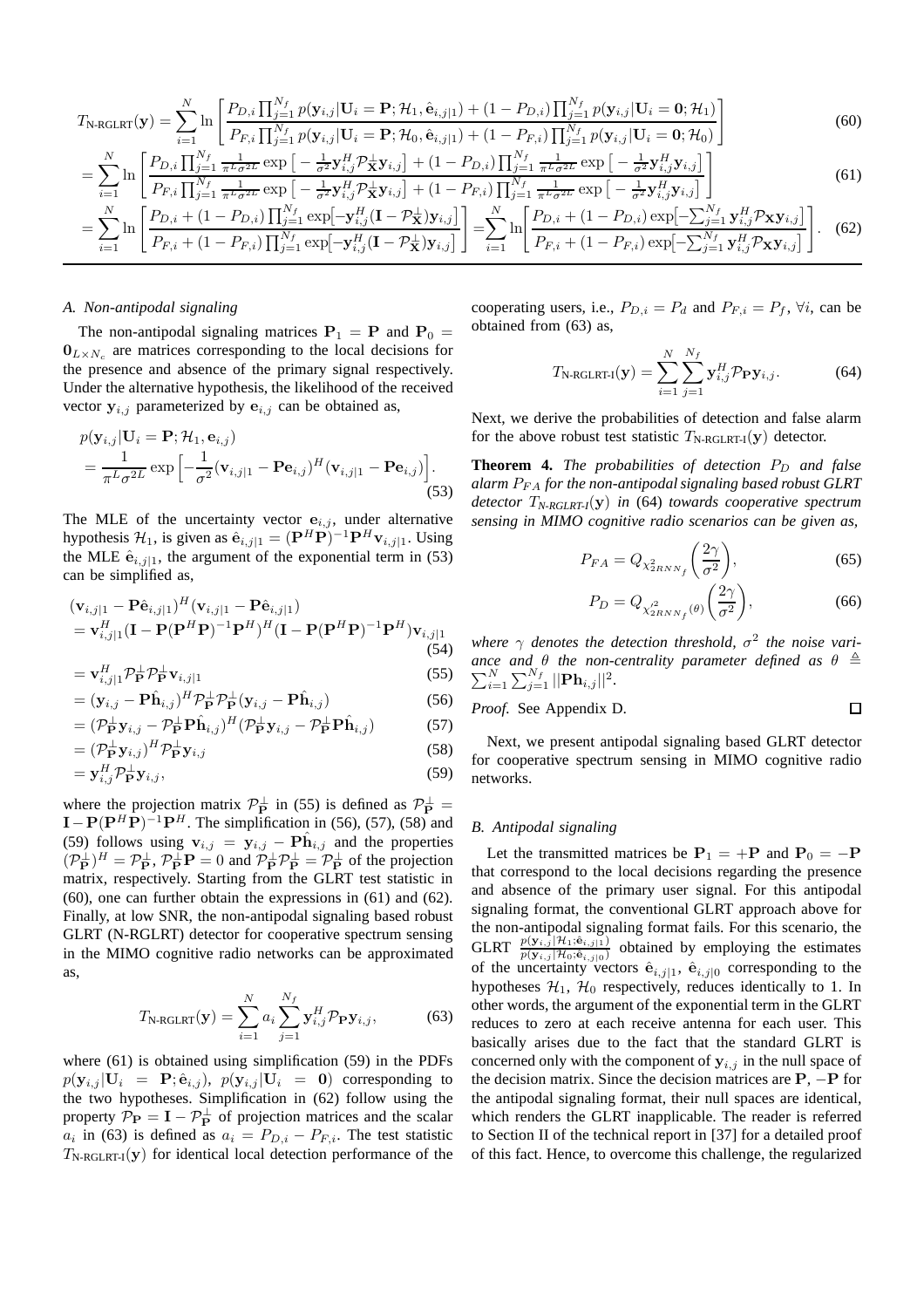$$
T_{\text{A-RGLRT}}(\mathbf{y}) = \sum_{i=1}^{N} \ln \left[ \frac{P_{D,i} \prod_{j=1}^{N_f} p(\mathbf{y}_{i,j}, \mathbf{z}_{i,j|1} | \mathbf{U}_i = \mathbf{P}; \mathcal{H}_1) + (1 - P_{D,i}) \prod_{j=1}^{N_f} p(\mathbf{y}_{i,j} \mathbf{z}_{i,j|0} | \mathbf{U}_i = -\mathbf{P}; \mathcal{H}_1)}{P_{F,i} \prod_{j=1}^{N_f} p(\mathbf{y}_{i,j}, \mathbf{z}_{i,j|1} | \mathbf{U}_i = \mathbf{P}; \mathcal{H}_0) + (1 - P_{F,i}) \prod_{j=1}^{N_f} p(\mathbf{y}_{i,j}, \mathbf{z}_{i,j|0} | \mathbf{U}_i = -\mathbf{P}; \mathcal{H}_0)} \right]
$$
(72)

$$
\sum_{i=1}^{N} \left[ P_{F,i} \prod_{j=1}^{N_f} p(\mathbf{y}_{i,j}, \mathbf{z}_{i,j|1} | \mathbf{U}_i = \mathbf{P}; \mathcal{H}_0) + (1 - P_{F,i}) \prod_{j=1}^{N_f} p(\mathbf{y}_{i,j}, \mathbf{z}_{i,j|0} | \mathbf{U}_i = -\mathbf{P}; \mathcal{H}_0) \right]
$$
\n
$$
= \sum_{i=1}^{N} \ln \left[ \frac{P_{D,i} \prod_{j=1}^{N_f} p(\mathbf{y}_{i,j}, \hat{\mathbf{z}}_{i,j|1} | \mathbf{U}_i = \mathbf{P}; \mathcal{H}_1) + (1 - P_{D,i}) \prod_{j=1}^{N_f} p(\mathbf{y}_{i,j} \hat{\mathbf{z}}_{i,j|0} | \mathbf{U}_i = -\mathbf{P}; \mathcal{H}_1) \right]
$$
\n
$$
\sum_{i=1}^{N_f} \ln \left[ \frac{P_{F,i} \prod_{j=1}^{N_f} p(\mathbf{y}_{i,j}, \hat{\mathbf{z}}_{i,j|1} | \mathbf{U}_i = \mathbf{P}; \mathcal{H}_0) + (1 - P_{F,i}) \prod_{j=1}^{N_f} p(\mathbf{y}_{i,j}, \hat{\mathbf{z}}_{i,j|0} | \mathbf{U}_i = -\mathbf{P}; \mathcal{H}_0) \right]
$$
\n(73)

$$
= \sum_{i=1}^{N} \ln \left[ P_{F,i} \prod_{j=1}^{N_f} p(\mathbf{y}_{i,j}, \hat{\mathbf{z}}_{i,j|1} | \mathbf{U}_i = \mathbf{P}; \mathcal{H}_0) + (1 - P_{F,i}) \prod_{j=1}^{N_f} p(\mathbf{y}_{i,j}, \hat{\mathbf{z}}_{i,j|0} | \mathbf{U}_i = -\mathbf{P}; \mathcal{H}_0) \right]
$$
\n
$$
= \sum_{i=1}^{N} \ln \left[ \frac{P_{D,i} + (1 - P_{D,i}) \prod_{j=1}^{N_f} \frac{1}{\pi^{N_c + L} |\mathbf{R}_{z,i}|} \exp \left\{ -\mathbf{v}_{i,j|1}^H (-\mathbf{A}_{i|1} \mathbf{R}_{z,i} \mathbf{A}_{i|1}^H)^{-1} \mathbf{v}_{i,j|1} \right\}}{P_{F,i} + (1 - P_{F,i}) \prod_{j=1}^{N_f} \frac{1}{\pi^{N_c + L} |\mathbf{R}_{z,i}|} \exp \left\{ -\mathbf{v}_{i,j|0}^H (-\mathbf{A}_{i|0} \mathbf{R}_{z,i} \mathbf{A}_{i|0}^H)^{-1} \mathbf{v}_{i,j|0} \right\}} \right].
$$
\n(74)

likelihood of  $y_{i,j}$  and  $z_{i,j} = [\mathbf{e}_{i,j}^T \mathbf{w}_{i,j}^T]^T$  under the alternative hypothesis  $\mathcal{H}_1$  is defined as,

$$
p(\mathbf{y}_{i,j}, \mathbf{z}_{i,j|1} | \mathbf{U}_i = \mathbf{P}; \mathcal{H}_1)
$$
  
=  $p(\mathbf{y}_{i,j} | \mathbf{z}_{i,j|1}, \mathbf{U}_i = \mathbf{P}; \mathcal{H}_1) p(\mathbf{z}_{i,j|1} | \mathbf{U}_i = \mathbf{P})$  (67)

$$
=\frac{1}{\pi^{N_c+L}|\mathbf{R}_{z,i}|}\exp(-\mathbf{z}_{i,j|1}^H\mathbf{R}_{z,i}^{-1}\mathbf{z}_{i,j|1}),
$$
(68)

if 
$$
\underbrace{\mathbf{y}_{i,j} - \mathbf{P}\hat{\mathbf{h}}_{i,j|1}}_{\mathbf{v}_{i,j|1}} = \mathbf{A}_{i|1}\mathbf{z}_{i,j|1}
$$
 and 0 otherwise,

where,  $\mathbf{R}_{z,i} = E \left\{ \mathbf{z}_{i,j} \mathbf{z}_{i,j}^H \right\} \in \mathbb{C}^{(N_c+L) \times (N_c+L)}$  represents the covariance matrix of the unknown vector  $z_{i,j}$ , given as,

$$
\mathbf{R}_{z,i} = \begin{bmatrix} \mathbf{R}_{e,i} & \mathbf{0}_{N_c \times L} \\ \mathbf{0}_{L \times N_c} & \sigma^2 \mathbf{I}_L \end{bmatrix} . \tag{69}
$$

The estimate of the unknown random vector  $\hat{\mathbf{z}}_{i,j|1}$  corresponding to the alternative hypothesis  $\mathcal{H}_1$  can be obtained by maximizing the likelihood  $p(\mathbf{y}_{i,j}, \mathbf{z}_{i,j|1} | \mathbf{U}_i = \mathbf{P}; \mathcal{H}_1)$  given in (68). The likelihood maximization problem can be equivalently formulated as,

$$
\min_{\mathbf{z}_{i,j|1}} \quad \mathbf{z}_{i,j|1}^H \mathbf{R}_{z,i}^{-1} \mathbf{z}_{i,j|1}
$$
\n
$$
\text{s.t.} \quad \mathbf{v}_{i,j|1} = \mathbf{A}_{i|1} \mathbf{z}_{i,j|1}. \tag{70}
$$

It is worth noting that the above weighted norm optimization problem in (70) is convex and its solution [38], i.e the estimate of  $z_{i,j|1}$  corresponding to the alternative hypothesis  $\mathcal{H}_1$ , can be readily obtained as,

$$
\hat{\mathbf{z}}_{i,j|1} = \mathbf{R}_{z,i} \mathbf{A}_{i|1}^H (\mathbf{A}_{i|1} \mathbf{R}_{z,i} \mathbf{A}_{i|1}^H)^{-1} \mathbf{v}_{i,j}.
$$
 (71)

Similarly, the estimate of the unknown random vector  $\hat{\mathbf{z}}_{i,j|0}$ corresponding to the null hypothesis  $\mathcal{H}_0$  is obtained as  $\hat{\mathbf{z}}_{i,j|0} =$  $\mathbf{R}_{z,i} \mathbf{A}_{i|0}^H (\mathbf{A}_{i|0} \mathbf{R}_{z,i} \mathbf{A}_{i|0}^H)^{-1} \mathbf{v}_{i,j}$ . Hence, using the PDFs with the obtained maximum likelihood estimates (MLEs), i.e.,  $p(\mathbf{y}_{i,j}, \hat{\mathbf{z}}_{i,j|1} | \mathbf{U}_i = \mathbf{P}), p(\mathbf{y}_{i,j}, \hat{\mathbf{z}}_{i,j|0} | \mathbf{U}_i = -\mathbf{P}), \text{ in (73)}$ for the antipodal signaling case, i.e., mapping  $P_1 = +P$ and  $P_0 = -P$ , the LRT can be determined as shown in (74). Further simplifying for low SNR, the robust generalized likelihood ratio test (A-RGLRT) can be obtained as,

$$
T_{\text{A-RGLRT}}(\mathbf{y}) = \sum_{i=1}^{N} \left[ a_i \sum_{j=1}^{N_f} \Re(\mathbf{y}_{i,j}^H \mathbf{\Gamma}_i^{-1} \mathbf{P} \hat{\mathbf{h}}_{i,j}) \right].
$$
 (75)

where  $\Gamma_i = \mathbf{PR}_{e,i} \mathbf{P}^H + \sigma^2 \mathbf{I}_L$  and Equation (74) is obtained using the low SNR approximation. Detailed derivation of the robust GLRT above for antipodal signaling is given in Section III of the technical report in [37]. It can be observed that the GLRT based robust test statistic above is identical to the uncertainty statistics-based robust detector obtained in (40). Hence, the detection performance of the RGLRT is identical to that obtained in Theorem 3, as the expressions for the mean and variance derived in (45), (47) and (46), (48) remain unchanged. Further, for scenarios with unknown CSI uncertainty covariance, a simpler test which incorporates a regularization parameter  $\lambda$  is given in Section IV of the technical report in [37]. Next section presents simulation results to illustrate the spectrum sensing performance of the proposed schemes.

# VI. SIMULATION RESULTS

The detection performances of various detectors proposed in this paper are compared next. A cooperative MIMO cognitive radio scenario is considered with  $N_c=2$  transmit antennas at the secondary user and  $N_f=2$  receive antennas at the fusion center, thus leading to a  $2 \times 2$  MIMO system between the fusion center and each of the secondary users. The MIMO channels between the cooperating users and the fusion center are assumed to comprise of iid Rayleigh fading coefficients of average gain unity  $\sim \mathcal{CN}(0, 1)$ . Large scale fading is ignored similar to other works such as [21], [22]. The local performance indices for each of the secondary users are set as  $P_{D,i}=0.95$  and  $P_{F,i}=0.01, 1\leq i\leq N$ , unless stated otherwise. The uncertainty covariance matrix  $\mathbf{R}_{e,i}$  is modeled as  $\mathbf{R}_{e,i} = \sigma_{e,i}^2 \mathcal{D}(\mathbf{b}) \in \mathbb{R}^{2 \times 2}$ ,  $1 \leq i \leq N$ , where the constant  $\sigma_{e,i}^2$ takes values  $\sigma_{e,i}^2 \in \{0.33, 0.83, 1\}$  and  $\mathcal{D}(\mathbf{b})$  denotes a diagonal matrix with elements of vector b along its principal diagonal. For simulations, the transmitted matrix P, of dimension  $L \times 2$ is chosen as an orthogonal matrix, i.e.,  $P^{H}P = I_{2}$ .

Fig. 2 to Fig. 5c present plots of the probability of detection  $(P_D)$  versus probability of false alarm  $(P_{FA})$ , i.e., receiver operating characteristic (ROC) of the proposed detection schemes for different scenarios. Fig. 2 presents a comparison of the detection performance for different values of SNR∈{ $-10, -2, 15$ } dB at the fusion center. It can be observed from both Fig. 2a and Fig. 2b that the proposed robust detector  $T_R(y)$  has an improved detection performance in comparison to the uncertainty agnostic  $T_{UA}(\mathbf{y})$  detector for all SNRs. Moreover, the performance gap between the robust and uncertainty agnostic detectors increases with SNR. Also, naturally, the detection performance of the presented detectors improves with an increase in the number of decision vectors L.

Simulation results in Fig. 3a compare three sets of plots for the robust detector  $T_R(\mathbf{y})$ , uncertainty agnostic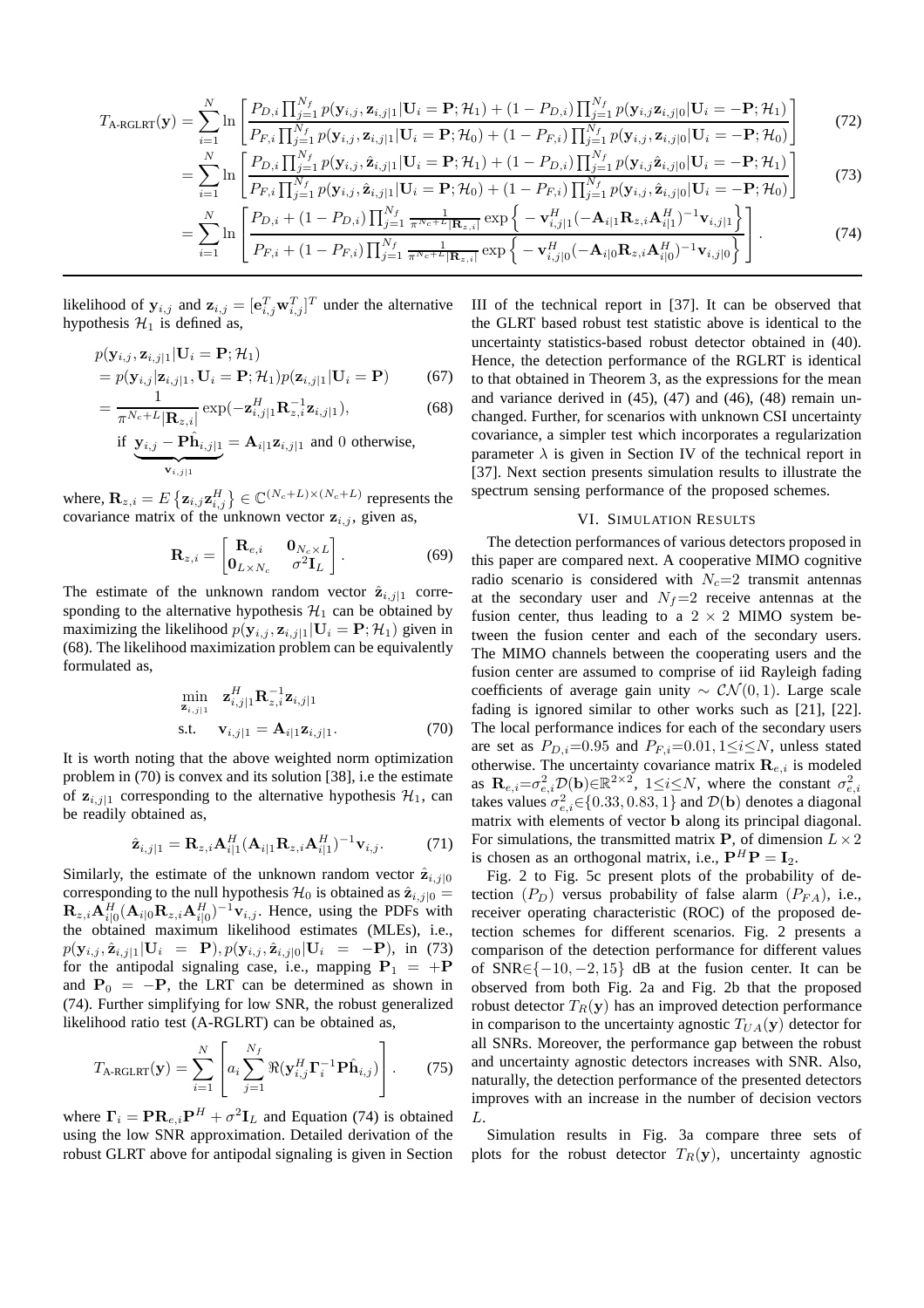

Fig. 2. ROC curves for the system with  $N = 2$  secondary users,  $N_c = 2$  transmit antennas,  $N_f = 2$  antennas at the fusion center, under antipodal signaling.



Fig. 3. ROC plots for (a)  $2 \times 2$ -MIMO network with  $N \in \{2, 3, 4\}$  users,  $N_c = 2$  transmit antennas,  $N_f = 2$ ,  $L = 1$  at SNR=1dB. (b) SISO,  $2 \times 2$ -MIMO,  $4 \times 4$ -MIMO,  $N = 3$  users,  $L = 1$  at SNR=1dB. (c)  $N = 2$  users for uncertainty levels  $k \in \{1, 0.8\}$ ,  $N_c = 2$  transmit antennas,  $N_f = 2$ ,  $L = 2$ , SNR= 1dB.

detector  $T_{UA}(\mathbf{y})$  and the CSI aware detector  $T_A(\mathbf{y})$  for increasing number of cooperating secondary users  $N \in$  $\{2, 3, 4\}$ . Each set of plots considers N cooperating secondary users under CSI uncertainty level  $\sigma_{e,i}^2$  set as  $\sigma_{e,i}^2 \in$  $\{\sigma_{e,1}^2,\ldots,\sigma_{e,i}^2,\ldots,\sigma_{e,N}^2\}, 1 \leq i \leq N$ , evenly spaced between  $\sigma_{e,1}^2 = 1$  and  $\sigma_{e,N}^2 = 0.33$ . It is evident from Fig. 3a that the performance of all the schemes improves with an increase in the number of cooperating secondary users and worsens with increasing uncertainty. Further, as expected, perfect CSIbased  $T_A(\mathbf{y})$  and uncertainty agnostic  $T_{UA}(\mathbf{y})$  have the best and worst performances, while the ROC of the robust test statistic  $T_R(y)$  lies between those of the above two. Fig. 3b compares the detection performance of proposed detectors for varying values of receive and transmit antennas along with the detector  $\Lambda_{LBT}$  presented in [39] for SISO scenarios. For the SISO scenario, the proposed robust detector  $T_R(\mathbf{y})$ outperforms the SISO based LRT detector  $\Lambda_{LRT}$  in [39]. Further, it can be observed that as the number of receive and transmit antennas increases, the detection performance of the proposed robust detection schemes improves significantly.

Fig. 3c presents the trend in the performance of the proposed detectors for a varying CSI uncertainty level with  $N = 2$ secondary users and  $L = 2$  antipodal decision vectors at SNR = 1 dB. The uncertainty level  $\sigma_{e,i}^2$  for  $N = 2$  secondary users is set as  $k(\sigma_{e,1}^2, \sigma_{e,2}^2)$  where  $k \in \{1, 0.8\}$  with  $\sigma_{e,1}^2 = 1$  and  $\sigma_{e,2}^2 = 0.33$ . It is observed in Fig. 3c that the performance of the proposed detectors improves with decrease in the CSI uncertainty level. Further, it can be observed that as the CSI uncertainty level increases, the performance gap between the robust detector and, the uncertainty agnostic detector progressively increases.

Plots in Fig. 4a present the probability of detection vs. the probability of false alarm at the fusion center for the CSI aware  $(T_A(\mathbf{y}))$ , uncertainty statistics-based robust  $(T_R(\mathbf{y}))$  and the uncertainty agnostic  $(T_{UA}(\mathbf{y}))$  detectors obtained in (15), (41) and (125) respectively for  $L = 1, 2$ . The CSI aware scheme in this case serves as an upper bound to characterize the detection performance of the other proposed robust and non-robust schemes. It can be observed that the proposed uncertainty aware robust detector and the robust GLRT detector have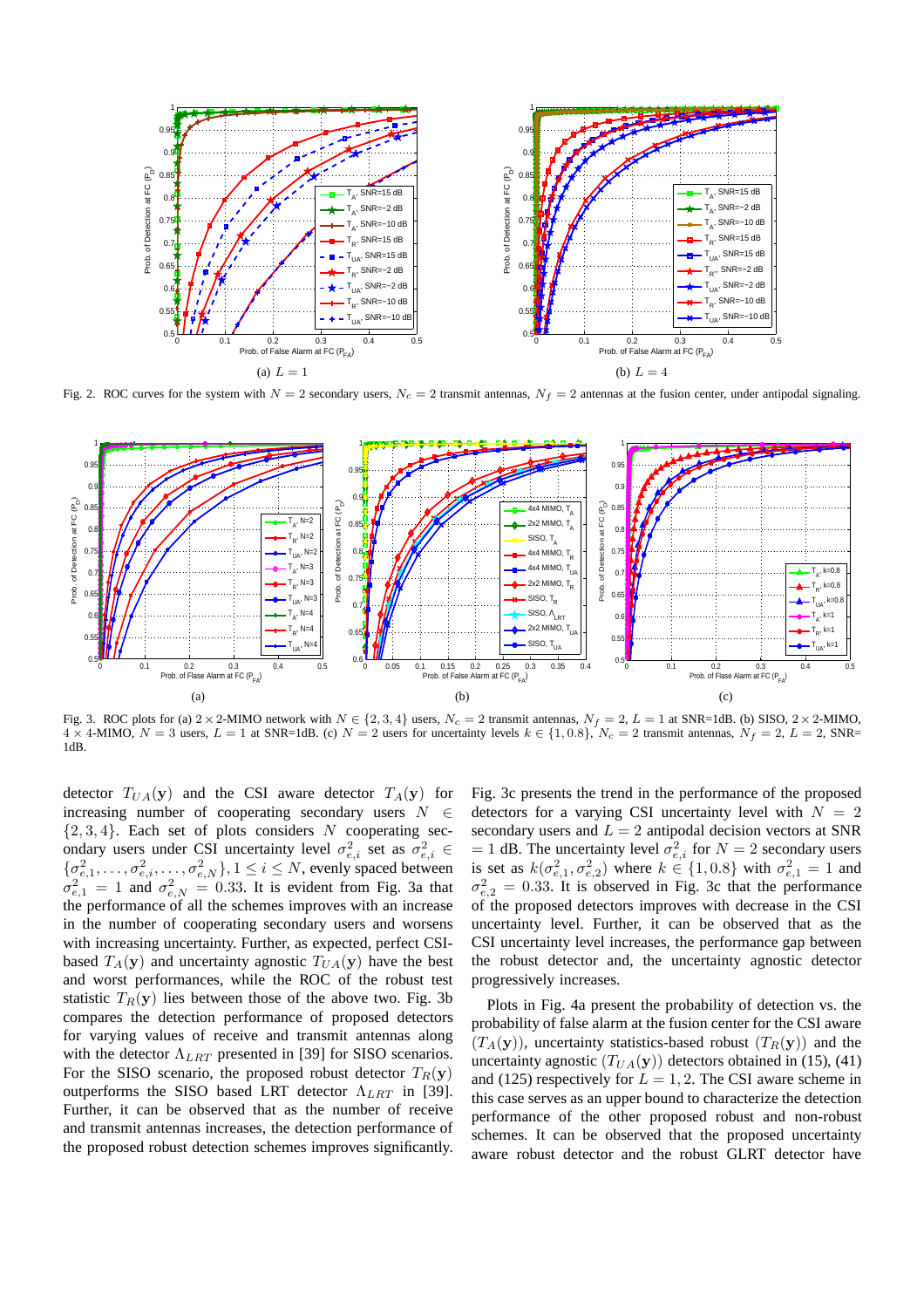

Fig. 4. ROC plots for a 2 × 2-MIMO network with  $N = 2$  secondary users,  $(\sigma_{e,1}^2, \sigma_{e,2}^2) = (1, 0.33)$ ,  $N_c = 2$ ,  $N_f = 2$ ,  $L \in \{1, 2\}$ , at SNR = 1dB and antipodal signaling. (a)  $P_{FA}$  in linear scale, (b)  $P_{FA}$  in logarithmic scale.



Fig. 5. ROC plots for a MIMO network with  $N = 2$  secondary users,  $N_c = 2$  transmit antennas,  $N_f = 2$ , (a) under antipodal signaling with  $(\sigma_{e,1}^2, \sigma_{e,2}^2)$  = (1, 0.33), and  $(P_{D,i}, P_{F,i}) = (1, 0), L \in \{1, 2\}$  at SNR = 1 dB, (b) antipodal and non-antipodal signaling  $L \in \{1, 2\}$ , SNR = -5 dB, (c) antipodal signaling with  $(\sigma_{e,1}^2, \sigma_{e,2}^2) = (1, 0.33)$  and  $L = 1$ .

a significantly improved performance in comparison to the uncertainty agnostic detector in (125). Fig. 4b presents the ROC plots in logarithmic scale to present finer details of the performance at a higher resolution. It is seen from Fig. 4b that there is a slight performance degradation in the robust detector for  $L = 2$  over a small range of very low probabilities of false alarm, i.e.,  $(P_{FA} < 10^{-3})$ , at the fusion center. This arises basically due to the low SNR approximations made for the exponential and log functions while deriving the detectors. To further investigate this, Fig. 5a presents the ROC performance for a scenario similar to the one considered in Fig. 5 with ideal local detection performance, i.e.,  $P_{D,i} = 1$  and  $P_{F,i} = 0, \forall i$ . It can be observed, that for such a scenario the proposed robust detector always yields an improved detection performance with respect to the uncertainty agnostic detector. This is due to the fact that the test in (14) for perfect local detection at the constituent sensing nodes in the cooperative sensing network leads to in the test statistic in (15) for all SNRs without the need for the low SNR approximation.

The detection performance of the CSI aware detector employing antipodal signaling, i.e.,  $P_1=$ P,  $P_0=-$ P, and nonantipodal signaling, i.e.,  $P_1 = \sqrt{2}P$ ,  $P_0 = 0_{L \times N_c}$ , schemes are presented in Fig. 5b. Results shows that the antipodal signaling scheme has a better performance, thus making it well suited for cooperative sensing scenarios. For the same power level, the deflection coefficient [30] for antipodal signaling is greater than the non-antipodal signaling, which leads to the improved sensing performance for the former signaling scheme. Finally, Fig. 5c presents a comparison of the simulated ROC plots with their respective analytical counterparts obtained using the expressions for  $P_D$  and  $P_{FA}$  in Theorem 1 and, Theorem 2 of Section III and Theorem 3 of Section IV for  $L=1$  and  $SNR \in \{-12, -16\}$ dB for the perfect CSI scenario in (15), (23) and the robust detector in (41). It is observed that the simulation and analytical performance curves coincide, thus validating the analytical expressions derived to characterize the various probabilities of detection and false alarm. Also the performance of the proposed robust GLRT scheme has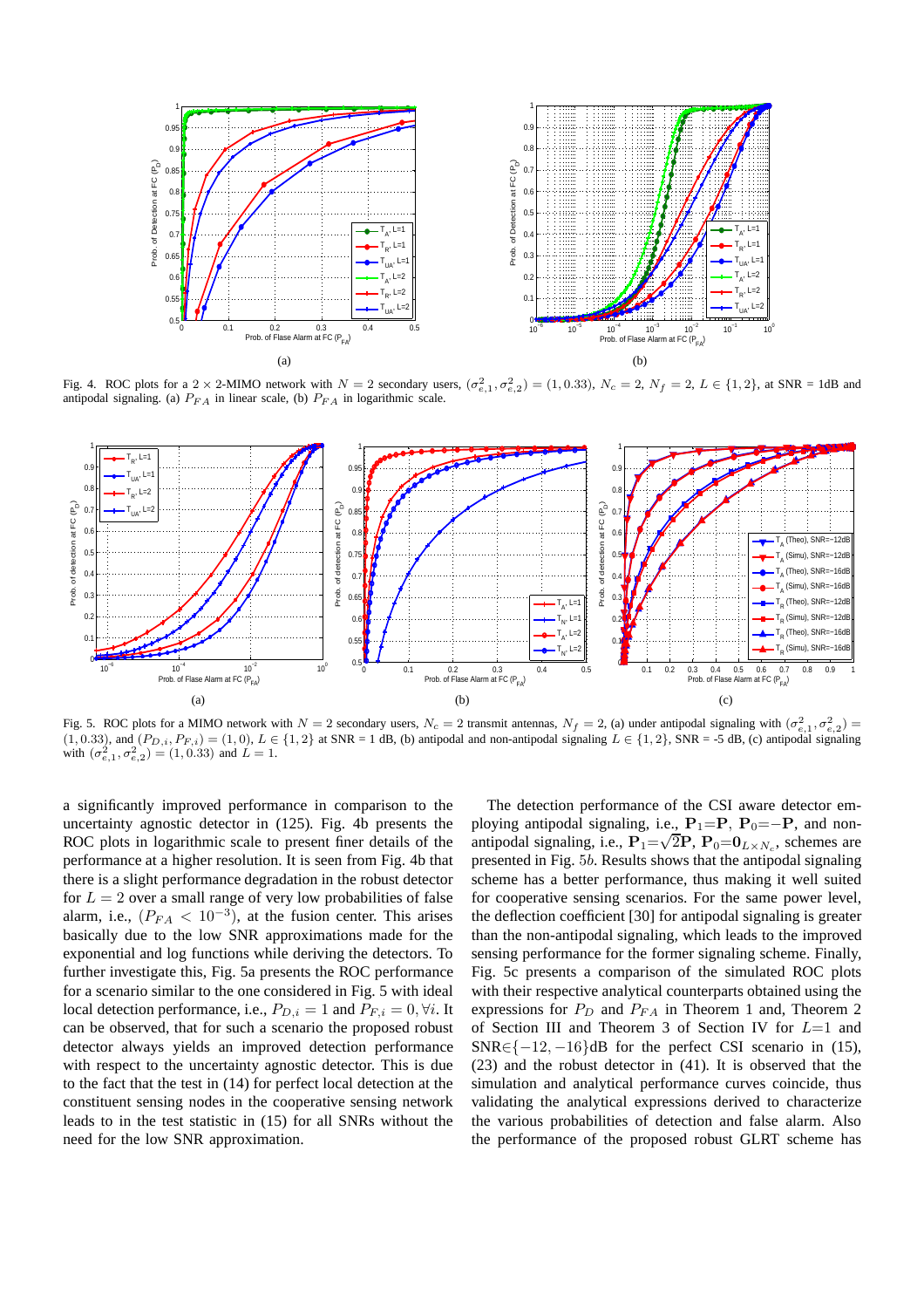not been presented in this figure, as it is evident from (75) that the performance of the robust GLRT is identical to that of the uncertainty statistics-based robust detector in (41).

#### VII. CONCLUSION

This paper addressed the problem of cooperative spectrum sensing in multiuser cognitive radio networks with multiple transmit antennas at each secondary user and multiple receive antennas at the fusion center. Cooperative detection rules based on local decisions transmitted by the cooperating secondary users have been derived initially for the scenario with perfect CSI at the fusion center. Subsequently, robust detectors have also been presented for a more practical scenario under CSI uncertainty in cooperative MIMO cognitive radio networks. Closed form expressions have been obtained for the probabilities of detection  $(P_D)$  and false alarm  $(P_{FA})$  to analytically characterize the performance of the proposed detectors. Simulation results demonstrate that the proposed uncertainty aware robust detectors have an improved performance in comparison to the conventional uncertainty agnostic detector and also validate the analytical results. The key insights from this study are as follows. Firstly, it is evident that multi-user MIMO cooperative spectrum sensing yields a significant performance improvement over single-user non-cooperative, single antenna schemes, especially in the low SNR regime. Further, the derived fusion rules in the low SNR regime for scenarios with and without CSI uncertainty have a linear complexity, which renders them suitable for practical systems. Finally, the fusion rules with CSI uncertainty lead to a significant improvement in sensing performance over uncertainty agnostic schemes.

This work focused on obtaining robust decision rules at the fusion center based on local decisions received from the cooperating secondary users considering CSI uncertainty in cooperative MIMO Cognitive Radio Networks. An interesting extension of the present work would be to incorporate censoring of local decisions prior to transmission and subsequent combining at the fusion center.

# APPENDIX A PROOF OF THEOREM 1

The mean of the test statistic  $T_A(y)$  in (15) under the alternative hypothesis  $\mathcal{H}_1$  is defined as,

$$
\mu_{T_A|\mathcal{H}_1} = E\{T_A(\mathbf{y})|\mathcal{H}_1\} = \sum_{i=1}^N E\{\mathbb{T}(\mathbf{y}_i)|\mathcal{H}_1\},\qquad(76)
$$

where the mean of each term  $\mathbb{T}(\mathbf{y}_i)$  corresponding to the alternative hypothesis is obtained as,

$$
E{\{\mathbb{T}(\mathbf{y}_i)|\mathcal{H}_1\}} = a_i \sum_{j=1}^{N_f} \Re\left(E{\{\mathbf{y}_{i,j}|\mathcal{H}_1\}}^H \mathbf{Ph}_{i,j}\right)
$$
(77)

$$
= a_i \sum_{j=1}^{N_f} \Re\left(\mathbf{h}_{i,j}^H E\{\mathbf{U}_i|\mathcal{H}_1\}^H \mathbf{P} \mathbf{h}_{i,j}\right)
$$
(78)

$$
=a_i \sum_{j=1}^{N_f} \Re \left(\mathbf{h}_{i,j}^H \left(\underbrace{\mathbf{P} \Pr(\mathbf{U}_i = \mathbf{P}) + (-\mathbf{P}) \Pr(\mathbf{U}_i = -\mathbf{P})}_{E\{\mathbf{U}_i | \mathcal{H}_1\}}\right)^H \mathbf{P} \mathbf{h}_{i,j}\right)
$$
(79)

Since  $Pr(\mathbf{U}_i = \mathbf{P}|\mathcal{H}_1) = P_{D,i}$  and  $Pr(\mathbf{U}_i = -\mathbf{P}|\mathcal{H}_1) = 1$  $P_{D,i}, E\{\mathbf{U}_i|\mathcal{H}_1\} = P_{D,i}\mathbf{P} + (1 - P_{D,i})(-\mathbf{P}) = (2P_{D,i} - 1)\mathbf{P}.$ Hence, the expression above can be simplified as,

$$
E{\{\mathbb{T}(\mathbf{y}_i)|\mathcal{H}_1\}} = a_i \sum_{j=1}^{N_f} \Re{\left(\mathbf{h}_{i,j}^H(2P_{D,i}-1)\mathbf{P}^H \mathbf{P} \mathbf{h}_{i,j}\right)}
$$
(80)

$$
=a_i(2P_{D,i}-1)\sum_{j=1}^{N_f}\Re\left(\mathbf{h}_{i,j}^H\mathbf{P}^H\mathbf{P}\mathbf{h}_{i,j}\right)
$$
 (81)

$$
=a_i b_i \sum_{j=1}^{N_f} ||\mathbf{Ph}_{i,j}||^2,
$$
\n(82)

where  $b_i = 2P_{D,i} - 1$ . From (76) and (82), the mean of the test statistic in (15) corresponding to the hypothesis  $\mathcal{H}_1$  can be obtained as,

$$
\mu_{T_A|\mathcal{H}_1} = \sum_{i=1}^N \left[ a_i b_i \sum_{j=1}^{N_f} ||\mathbf{Ph}_{i,j}||^2 \right].
$$
 (83)

Similarly the mean  $\mu_{T_A|\mathcal{H}_0}$  corresponding to the null hypothesis  $\mathcal{H}_0$  can be obtained as,

$$
\mu_{T_A|\mathcal{H}_0} = \sum_{i=1}^N \left[ a_i c_i \sum_{j=1}^{N_f} ||\mathbf{Ph}_{i,j}||^2 \right],
$$
 (84)

where  $c_i = 2(P_{F,i}-1)$ . The variance of the test statistic  $T_A(\mathbf{y})$ under the alternative hypothesis  $\mathcal{H}_1$  is,

$$
\sigma_{T_A|\mathcal{H}_1}^2 = \sum_{i=1}^N \sigma_{T_i|\mathcal{H}_1}^2 = \sum_{i=1}^N \left[ E\{\mathbb{T}^2(\mathbf{y}_i)|\mathcal{H}_1\} - E\{\mathbb{T}(\mathbf{y}_i)|\mathcal{H}_1\}^2 \right].
$$
\n(85)

The first term in (85) can be simplified as,

$$
E\{\mathbb{T}^{2}(\mathbf{y}_{i})|\mathcal{H}_{1}\} = E\Biggl\{\Biggl[a_{i}\sum_{j=1}^{N_{f}}\Re(\mathbf{y}_{i,j}^{H}\mathbf{Ph}_{i,j})\Biggr]^{2}|\mathcal{H}_{1}\Biggr\}
$$
(86)  
\n
$$
= a_{i}^{2}\sum_{j=1}^{N_{f}}\sum_{k=1}^{N_{f}}E\left\{\Re(\mathbf{y}_{i,j}^{H}\mathbf{Ph}_{i,j})|H_{1}\right\}E\left\{\Re(\mathbf{y}_{i,k}^{H}\mathbf{Ph}_{i,k})|\mathcal{H}_{1}\right\}
$$
  
\n
$$
+ a_{i}^{2}\sum_{j=1}^{N_{f}}E\left\{\left(\Re(\mathbf{y}_{i,j}^{H}\mathbf{Ph}_{i,j})\right)^{2}|\mathcal{H}_{1}\right\}
$$
(87)  
\n
$$
= a_{i}^{2}b_{i}^{2}\sum_{j=1}^{N_{f}}\sum_{\substack{k=1\\k\neq j}}^{N_{f}}\|\mathbf{Ph}_{i,j}\|^{2}\|\mathbf{Ph}_{i,k}\|^{2}
$$
  
\n
$$
+ a_{i}^{2}\sum_{j=1}^{N_{f}}\Biggl[\|\mathbf{Ph}_{i,j}\|^{4}+\frac{\sigma^{2}}{2}\|\mathbf{Ph}_{i,j}\|^{2}\Biggr].
$$
(88)

Equation (87) follows from the independence of the signals received at the different antennas. Substituting the expressions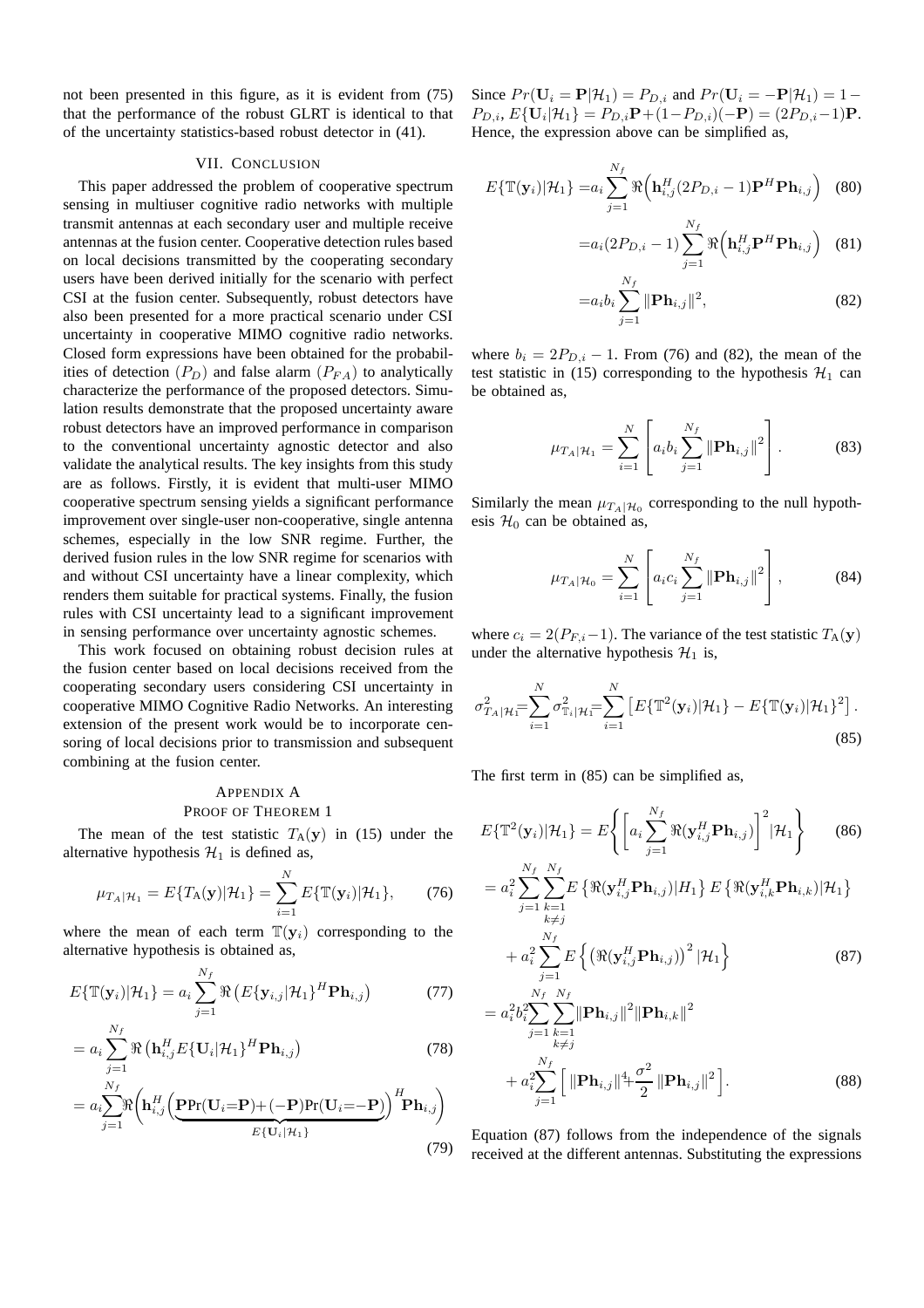for  $E{\{\mathbb{T}(y_i)|\mathcal{H}_1\}}$ ,  $E{\{\mathbb{T}^2(y_i)|\mathcal{H}_1\}}$  from (82), (88) in (85) The first term in (96) above can be evaluated as, yields,

$$
\sigma_{\mathbb{T}_{i}|\mathcal{H}_{1}}^{2} = \sum_{i=1}^{N} a_{i}^{2} \left[ b_{i}^{2} \sum_{j=1}^{N_{f}} \sum_{k=1}^{N_{f}} ||\mathbf{Ph}_{i,j}||^{2} ||\mathbf{Ph}_{i,k}||^{2} + \sum_{j=1}^{N_{f}} \left[ ||\mathbf{Ph}_{i,j}||^{4} + \frac{\sigma^{2}}{2} ||\mathbf{Ph}_{i,j}||^{2} \right] - \left[ b_{i} \sum_{j=1}^{N_{f}} ||\mathbf{Ph}_{i,j}||^{2} \right]^{2} \right]. (89)
$$

Employing the expression for  $\sigma_{\mathbb{T}_i|\mathcal{H}_1}^2$  above in (85), one obtains the variance  $\sigma_{T_A|\mathcal{H}_1}^2$  as given in (20). The variance  $\sigma_{T_A|\mathcal{H}_0}^2$  of the test statistic  $T_A(\mathbf{y})$  in (15) corresponding to the null hypothesis  $\mathcal{H}_0$ , can be obtained similarly by setting,

$$
\sigma_{T_A|\mathcal{H}_0}^2 = \sum_{i=1}^N a_i^2 \left[ c_i^2 \sum_{j=1}^{N_f} \sum_{k=1}^{N_f} \|\mathbf{Ph}_{i,j}\|^2 \|\mathbf{Ph}_{i,k}\|^2 + \sum_{j=1}^{N_f} \left[ \|\mathbf{Ph}_{i,j}\|^4 + \frac{\sigma^2}{2} \|\mathbf{Ph}_{i,j}\|^2 \right] - \left[ c_i \sum_{j=1}^{N_f} \|\mathbf{Ph}_{i,j}\|^2 \right]^2 \right], \tag{90}
$$

where  $c_i = (2P_{F,i} - 1)$ . Finally, the  $P_{FA}$  and  $P_D$  expressions at the fusion center for cooperative spectrum sensing under antipodal signaling can be obtained as,

$$
P_{FA} = \Pr(T_A > \gamma | \mathcal{H}_0) = Q\left(\frac{\gamma - \mu_{T_A | \mathcal{H}_0}}{\sigma_{T_A | \mathcal{H}_0}}\right),
$$

$$
P_D = \Pr(T_A > \gamma | \mathcal{H}_1) = Q\left(\frac{\gamma - \mu_{T_A | \mathcal{H}_1}}{\sigma_{T_A | \mathcal{H}_1}}\right).
$$

#### APPENDIX B PROOF OF THEOREM 2

The mean of the test statistic  $T_N(y)$  in (23) under the alternative hypothesis  $\mathcal{H}_1$  is obtained as,

$$
\mu_{T_N|\mathcal{H}_1} = \sum_{i=1}^N E\{\mathcal{T}(\mathbf{y}_i)|\mathcal{H}_1\} \tag{91}
$$

$$
= \sum_{i=1}^{N} \left[ a_i \sum_{j=1}^{N_f} \Re \left( E \{ \mathbf{y}_{i,j} | \mathcal{H}_1 \}^H \mathbf{P} \mathbf{h}_{i,j} \right) \right]
$$
(92)

$$
= \sum_{i=1}^{N} \left[ a_i P_{D,i} \sum_{j=1}^{N_f} ||\mathbf{Ph}_{i,j}||^2 \right].
$$
 (93)

Similarly the mean  $\mu_{T_N|\mathcal{H}_0}$  under the null hypothesis  $\mathcal{H}_0$  can be obtained as,

$$
\mu_{T_N|\mathcal{H}_0} = \sum_{i=1}^N \left[ a_i P_{F,i} \sum_{j=1}^{N_f} \|\mathbf{Ph}_{i,j}\|^2 \right].
$$
 (94)

The variance of  $T_N(y)$  under  $\mathcal{H}_1$  can be expressed as,

$$
\sigma_{T_N|\mathcal{H}_1}^2 = \sum_{i=1}^N \sigma_{\mathcal{T}_i|\mathcal{H}_1}^2 \tag{95}
$$

$$
= \sum_{i=1}^{N} \left( E\{\mathcal{T}^2(\mathbf{y}_i)|\mathcal{H}_1\} - E\{\mathcal{T}(\mathbf{y}_i)|\mathcal{H}_1\}^2 \right). \quad (96)
$$

$$
E\{\mathcal{T}^2(\mathbf{y}_i)|\mathcal{H}_1\} = E\bigg\{\bigg[a_i\sum_{j=1}^{N_f} \Re(\mathbf{y}_{i,j}^H\mathbf{P}\mathbf{h}_{i,j})\bigg]^2 | H_1\bigg\} \qquad (97)
$$

$$
= a_i^2 \sum_{j=1} \sum_{k=1} E\{\Re(\mathbf{y}_{i,j}^H \mathbf{P} \mathbf{h}_{i,j}) | H_1\} E\{\Re(\mathbf{y}_{i,k}^H \mathbf{P} \mathbf{h}_{i,k}) | \mathcal{H}_1\}
$$
  
+ 
$$
a_i^2 \sum_{j=1}^{N_f} E\left\{ (\Re(\mathbf{y}_{i,j}^H \mathbf{P} \mathbf{h}_{i,j}))^2 | \mathcal{H}_1\right\}
$$
(98)

$$
= a_i^2 P_{D,i}^2 \sum_{j=1}^{\infty} \sum_{\substack{k=1 \ k \neq j}}^{\infty} \|\mathbf{Ph}_{i,j}\|^2 \|\mathbf{Ph}_{i,k}\|^2
$$
  
+ 
$$
a_i^2 \sum_{j=1}^{N_f} \left[ P_{D,i}^2 \|\mathbf{Ph}_{i,j}\|^4 + \frac{\sigma^2}{2} \|\mathbf{Ph}_{i,j}\|^2 \right].
$$
 (99)

Substituting the expression for  $E{\mathcal{T}(\mathbf{y}_i)|\mathcal{H}_1}$  from (92) and  $E\{\mathcal{T}^2(\mathbf{y}_i)|\mathcal{H}_1\}$  from (99) in (96) the variance  $\sigma^2_{\mathcal{T}}$  $\frac{2}{\tau_i|\mathcal{H}_1}$  corresponding to the *i*th term in  $(95)$  can be obtained as,

$$
\sigma_{T_N|\mathcal{H}_1}^2 = \sum_{i=1}^N a_i^2 \left[ P_{D,i}^2 \sum_{j=1}^{N_f} \sum_{k=1}^{N_f} \|\mathbf{Ph}_{i,j}\|^2 \|\mathbf{Ph}_{i,k}\|^2 + \sum_{j=1}^{N_f} \left[ P_{D,i}^2 \|\mathbf{Ph}_{i,j}\|^4 + \frac{\sigma^2}{2} \|\mathbf{Ph}_{i,j}\|^2 \right] - \left[ P_{D,i} \sum_{j=1}^{N_f} \|\mathbf{Ph}_{i,j}\|^2 \right]^2 \right].
$$
\n(100)

Using the expression for  $\sigma^2$  $\frac{2}{\tau_i}$  in (95) yields the expression for variance  $\sigma_{T_N | H_1}^2$  under the alternative hypothesis  $H_1$  in (28). Similarly, the variance  $\sigma_{T_N|\mathcal{H}_0}^2$  under the null hypothesis  $\mathcal{H}_0$  can be obtained as,

$$
\sigma_{T_N|\mathcal{H}_0}^2 = \sum_{i=1}^N a_i^2 \left[ P_{F,i}^2 \sum_{j=1}^{N_f} \sum_{k=1}^{N_f} \|\mathbf{Ph}_{i,j}\|^2 \|\mathbf{Ph}_{i,k}\|^2 + \sum_{j=1}^{N_f} \left[ P_{F,i}^2 \|\mathbf{Ph}_{i,j}\|^4 + \frac{\sigma^2}{2} \|\mathbf{Ph}_{i,j}\|^2 \right] - \left[ P_{F,i} \sum_{j=1}^{N_f} \|\mathbf{Ph}_{i,j}\|^2 \right]^2 \right].
$$
\n(101)

The expressions of  $\mu_{T_N | H_0}$  and  $\sigma_{T_N | H_0}^2$  under the null hypothesis can be similarly obtained by replacing  $P_{D,i}$  with  $P_{F,i}$  in  $\mu_{T_N|\mathcal{H}_1}$  and  $\sigma_{T_N|\mathcal{H}_1}^2$  respectively. With means and variances obtained as described above, the probability of false alarm  $P_{FA}$  and the probability of detection  $P_D$  at the fusion center can be obtained as,

$$
P_{FA} = \Pr(T_N > \gamma | \mathcal{H}_0) = Q\left(\frac{\gamma - \mu_{T_N | \mathcal{H}_0}}{\sigma_{T_N | \mathcal{H}_0}}\right),
$$

$$
P_D = \Pr(T_N > \gamma | \mathcal{H}_1) = Q\left(\frac{\gamma - \mu_{T_N | \mathcal{H}_1}}{\sigma_{T_N | \mathcal{H}_1}}\right).
$$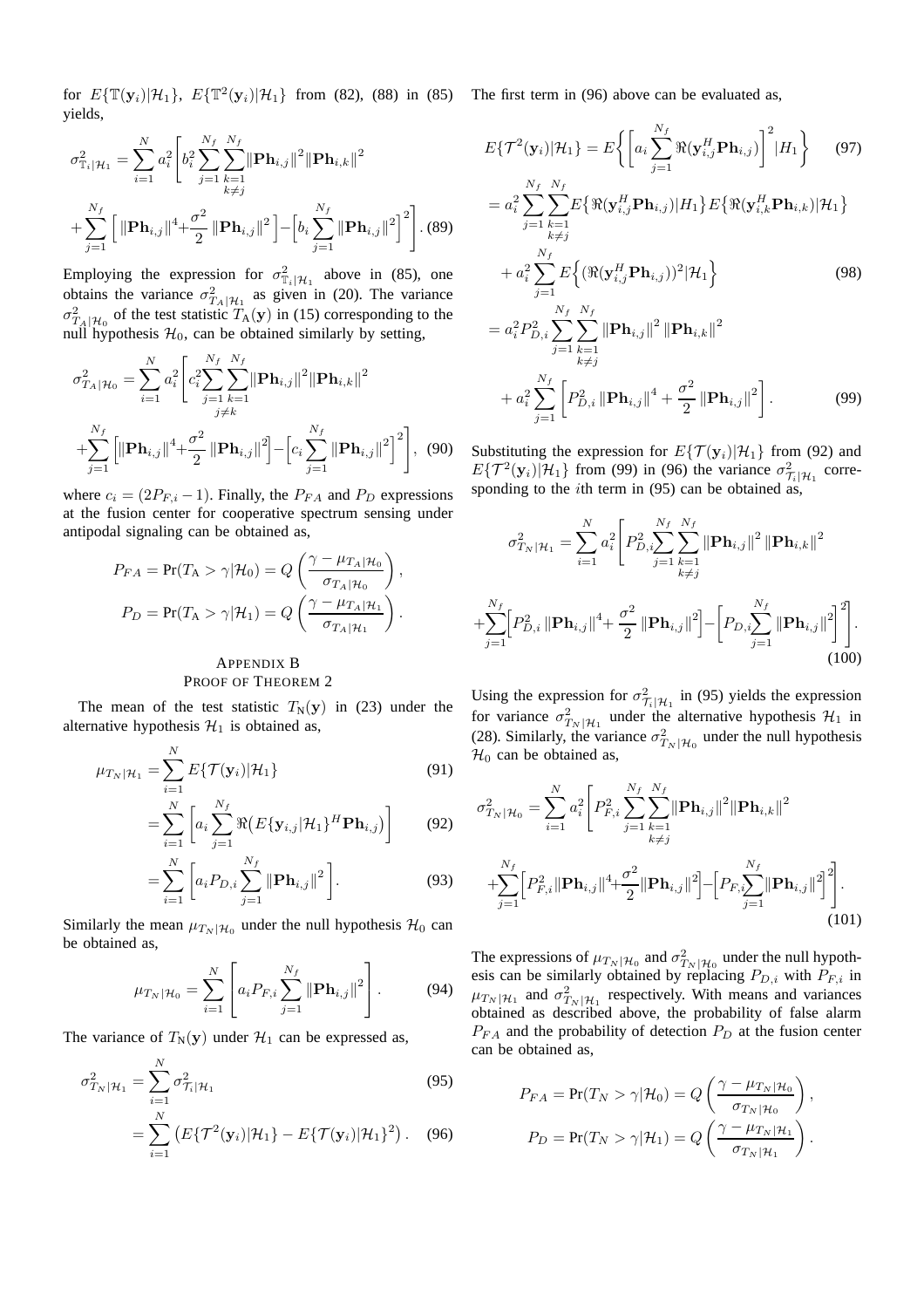### APPENDIX C PROOF OF THEOREM 3

The mean of the test statistic  $T_R(y)$  in (41) under the alternative hypothesis  $\mathcal{H}_1$  is given as,

$$
\mu_{T_R|\mathcal{H}_1} = \sum_{i=1}^N E\{\mathsf{T}(\mathbf{y}_i)|\mathcal{H}_1\} \n= \sum_{i=1}^N \left[ a_i \sum_{j=1}^{N_f} \Re(E\{\mathbf{y}_{i,j}|\mathcal{H}_1\}^H \mathbf{\Gamma}_i^{-1} \mathbf{P} \hat{\mathbf{h}}_{i,j}) \right] \tag{102} \n= \sum_{i=1}^N \left[ a_i b_i \sum_{j=1}^{N_f} \Re(\hat{\mathbf{h}}_{i,j}^H \mathbf{P}^H \mathbf{\Gamma}_i^{-1} \mathbf{P} \hat{\mathbf{h}}_{i,j}) \right] \tag{103}
$$

$$
= \sum_{i=1}^{N} \left[ a_i b_i \sum_{j=1}^{N_f} \left\| \mathbf{Q}_i^{-1} \mathbf{P} \hat{\mathbf{h}}_{i,j} \right\|^2 \right],
$$
 (104)

where  $\mathbf{\Gamma}_i = \mathbf{Q}_i \mathbf{Q}_i^H$ . The variance of the detector  $T_{\text{R}}(\mathbf{y})$  under the alternative hypothesis  $\mathcal{H}_1$  is defined as,

$$
\sigma_{T_R|\mathcal{H}_1}^2 = \sum_{i=1}^N \sigma_{T_i|\mathcal{H}_1}^2 = \sum_{i=1}^N \underbrace{[E\{\mathsf{T}^2(\mathbf{y}_i)|\mathcal{H}_1\} - E\{\mathsf{T}(\mathbf{y}_i)|\mathcal{H}_1\}^2]}_{\sigma_{T_i|\mathcal{H}_1}^2}, (105)
$$

where, the first term in  $\sigma_{\tau_i|\mathcal{H}_1}^2$  can be simplified as,

$$
E\{\mathbf{T}^{2}(\mathbf{y}_{i})|\mathcal{H}_{1}\}=a_{i}^{2}\sum_{j=1,k=1}^{N_{f}}E\{\Re(\mathbf{y}_{i,j}^{H}\mathbf{\Gamma}_{i}^{-1}\mathbf{P}\hat{\mathbf{h}}_{i,j})|H_{1}\}E\{\Re(\mathbf{y}_{i,k}^{H}\mathbf{\Gamma}_{i}^{-1}\mathbf{P}\hat{\mathbf{h}}_{i,k})|\mathcal{H}_{1}\}+a_{i}^{2}\sum_{j=1}^{N_{f}}E\{\Re(\mathbf{y}_{i,j}^{H}\mathbf{\Gamma}_{i}^{-1}\mathbf{P}\hat{\mathbf{h}}_{i,j})^{2}|\mathcal{H}_{1}\}
$$
(106)

$$
=a_i^2 \sum_{j=1}^{N_f} \sum_{k\neq j} \Re(E\{\mathbf{y}_{i,j}^H|\mathcal{H}_1\}\boldsymbol{\Gamma}_i^{-1}\mathbf{P}\hat{\mathbf{h}}_{i,j})\Re(E\{\mathbf{y}_{i,k}^H|\mathcal{H}_1\}\boldsymbol{\Gamma}_i^{-1}\mathbf{P}\hat{\mathbf{h}}_{i,k})
$$
  
+
$$
a_i^2 \sum_{j=1}^{N_f} E\Big\{\Big[\Re(\hat{\mathbf{h}}_{i,j}^H\mathbf{P}^H\boldsymbol{\Gamma}_i^{-1}\mathbf{P}\hat{\mathbf{h}}_{i,j}) + \Re(\mathbf{u}_{i,j}^H\mathbf{P}^H\boldsymbol{\Gamma}_i^{-1}\mathbf{P}\hat{\mathbf{h}}_{i,j})
$$
  
+
$$
\Re(\mathbf{w}_{i,j}^H\mathbf{P}^H\boldsymbol{\Gamma}_i^{-1}\mathbf{P}\hat{\mathbf{h}}_{i,j})\Big]^2 |\mathcal{H}_1\Big\}
$$
(107)

$$
= a_i^2 \left[ b_i^2 \sum_{j=1}^{N_f} \sum_{k=1}^{N_f} ||\mathbf{Q}_i^{-1} \mathbf{P} \hat{\mathbf{h}}_{i,j}||^2 ||\mathbf{Q}_i^{-1} \mathbf{P} \hat{\mathbf{h}}_{i,k}||^2 + ||\mathbf{Q}_i^{-1} \mathbf{P} \hat{\mathbf{h}}_{i,j}||^2 + \frac{1}{2} ||\mathbf{C}_i^{-1} \mathbf{P} \mathbf{P} \mathbf{T}_i^{-1} \mathbf{P} \hat{\mathbf{h}}_{i,j}||^2 + \frac{\sigma^2}{2} ||\mathbf{Q}_i^{-1} \mathbf{P} \hat{\mathbf{h}}_{i,j}||^2 \right],
$$
 (108)

with  $\mathbf{R}_{e,i} = \mathbf{C}_i \mathbf{C}_i^H$ . Substituting the expression for  $\mu_{T_R|\mathcal{H}_1}$ from (104) and  $E\{\mathsf{T}^2(\mathbf{y}_i)|\mathcal{H}_1\}$  from (108) in (105) yields the expression for  $\sigma_{T_R|\mathcal{H}_1}^2$  as,

$$
\sigma_{T_R|\mathcal{H}_1}^2 = \sum_{i=1}^N a_i^2 \left[ b_i^2 \sum_{j=1}^{N_f} \sum_{k=1}^{N_f} ||\mathbf{Q}_i^{-1} \mathbf{P} \hat{\mathbf{h}}_{i,j}||^2 ||\mathbf{Q}_i^{-1} \mathbf{P} \hat{\mathbf{h}}_{i,k}||^2 + \sum_{j=1}^{N_f} \left[ ||\mathbf{Q}_i^{-1} \mathbf{P} \hat{\mathbf{h}}_{i,j}||^4 + \frac{1}{2} ||\mathbf{C}_i^{-1} \mathbf{P}^H \mathbf{\Gamma}_i^{-1} \mathbf{P} \hat{\mathbf{h}}_{i,j}||^2 + \frac{\sigma^2}{2} ||\mathbf{Q}_i^{-1} \mathbf{P} \hat{\mathbf{h}}_{i,j}||^2 \right] - \left[ b_i \sum_{j=1}^{N_f} ||\mathbf{Q}_i^{-1} \mathbf{P} \mathbf{h}_{i,j}||^2 \right]^2 \right].
$$
 (109)

Similarly, the mean  $\mu_{T_R|\mathcal{H}_0}$  and the variance  $\sigma_{T_R|\mathcal{H}_0}^2$  corre-

sponding to the null hypothesis 
$$
\mathcal{H}_0
$$
 can be obtained as,  
\n
$$
\mu_{T_R|\mathcal{H}_0} = \sum_{i=1}^N \left[ a_i c_i \sum_{j=1}^{N_f} ||\mathbf{Q}_i^{-1} \mathbf{P} \hat{\mathbf{h}}_{i,j}||^2 \right],
$$
\n
$$
\sigma_{T_R|\mathcal{H}_0}^2 = \sum_{i=1}^N a_i^2 \left[ c_i^2 \sum_{j=1}^{N_f} \sum_{\substack{k=1 \ k \neq j}}^{N_f} ||\mathbf{Q}_i^{-1} \mathbf{P} \hat{\mathbf{h}}_{i,j}||^2 ||\mathbf{Q}_i^{-1} \mathbf{P} \hat{\mathbf{h}}_{i,k}||^2 \right. \\ \left. + \sum_{j=1}^{N_f} \left[ ||\mathbf{Q}_i^{-1} \mathbf{P} \hat{\mathbf{h}}_{i,j}||^4 + \frac{1}{2} ||\mathbf{C}_i^{-1} \mathbf{P}^H \mathbf{\Gamma}_i^{-1} \mathbf{P} \hat{\mathbf{h}}_{i,j}||^2 \right. \right. \\ \left. + \frac{\sigma^2}{2} ||\mathbf{Q}_i^{-1} \mathbf{P} \hat{\mathbf{h}}_{i,j}||^2 \right] - \left[ c_i \sum_{j=1}^{N_f} ||\mathbf{Q}_i^{-1} \mathbf{P} \hat{\mathbf{h}}_{i,j}||^2 \right]^2 \right], \quad (111)
$$

where,  $c_i = (2P_{F,i} - 1)$ . Hence, the probability of false alarm  $P_{FA}$  and the probability of detection  $P_D$  at the fusion center can be calculated as,

$$
P_{FA} = \Pr(T_R > \gamma | \mathcal{H}_0) = Q\left(\frac{\gamma - \mu_{T_R | \mathcal{H}_0}}{\sigma_{T_R | \mathcal{H}_0}}\right),
$$
  

$$
P_D = \Pr(T_R > | \mathcal{H}_1) = Q\left(\frac{\gamma - \mu_{T_R | \mathcal{H}_1}}{\sigma_{T_R | \mathcal{H}_1}}\right).
$$

# APPENDIX D PROOF OF THEOREM 4

The PDFs of the received signal  $y_{i,j}$  in (32) corresponding to the two hypotheses for the non-antipodal signals defined in this section can be obtained as,

$$
\mathcal{H}_0: \mathbf{y}_{i,j} \sim \mathcal{CN}(\mathbf{0}, \sigma^2 \mathbf{I}_L) \tag{112}
$$

 $\mathcal{H}_1: \mathbf{y}_{i,j} \sim \mathcal{CN}(\mathbf{P}\hat{\mathbf{h}}_{i,j}, \sigma^2 \mathbf{I}_L).$  (113)

Let the singular value decomposition (SVD) of the projection matrix  $\mathcal{P}_P = \mathbf{V} \Sigma \mathbf{V}^H$ , where the singular value matrix  $\Sigma$ is a diagonal matrix with singular values  $\nu_i$  on its principal diagonal. The first R non-zero singular values in  $\Sigma$  are  $\nu_i =$  $1, 1 \leq i \leq R$  where  $R = \min\{L, N_c\}$ . Therefore, the test statistic in (64) can be further simplified as,

$$
T_{\text{N-RGLRT-I}}(\mathbf{y}) = \sum_{i=1}^{N} \sum_{j=1}^{N_f} \mathbf{y}_{i,j}^H (\mathbf{V} \Sigma \mathbf{V}^H) \mathbf{y}_{i,j}
$$
(114)

$$
= \frac{\sigma^2}{2} \sum_{i=1}^{N} \sum_{j=1}^{N_f} \tilde{\mathbf{y}}_{i,j}^H \mathbf{\Sigma} \tilde{\mathbf{y}}_{i,j} = \frac{\sigma^2}{2} \sum_{i=1}^{N} \sum_{j=1}^{N_f} \sum_{l=1}^{R} |\tilde{y}_{i,j}(l)|^2, \quad (115)
$$

where  $\tilde{\mathbf{y}}_{i,j} = 2\sigma^{-2} \mathbf{V}_{i,j}^H \mathbf{y}_{i,j} \in \mathbb{C}^{L \times 1}$  with  $\mathbf{y}_{i,j}$  defined as  $\mathbf{y}_{i,j} = [y_{i,j}^T(1), \dots, y_{i,j}^T(L)]^T$ . Corresponding to the two hypotheses, each component  $\tilde{y}_{i,j}(l)$  of  $\tilde{\mathbf{y}}_{i,j}$  follows a complex normal distribution, i.e.,  $\mathcal{H}_0$ :  $\tilde{y}_{i,j}(l) \sim \mathcal{CN}(0, 1)$  and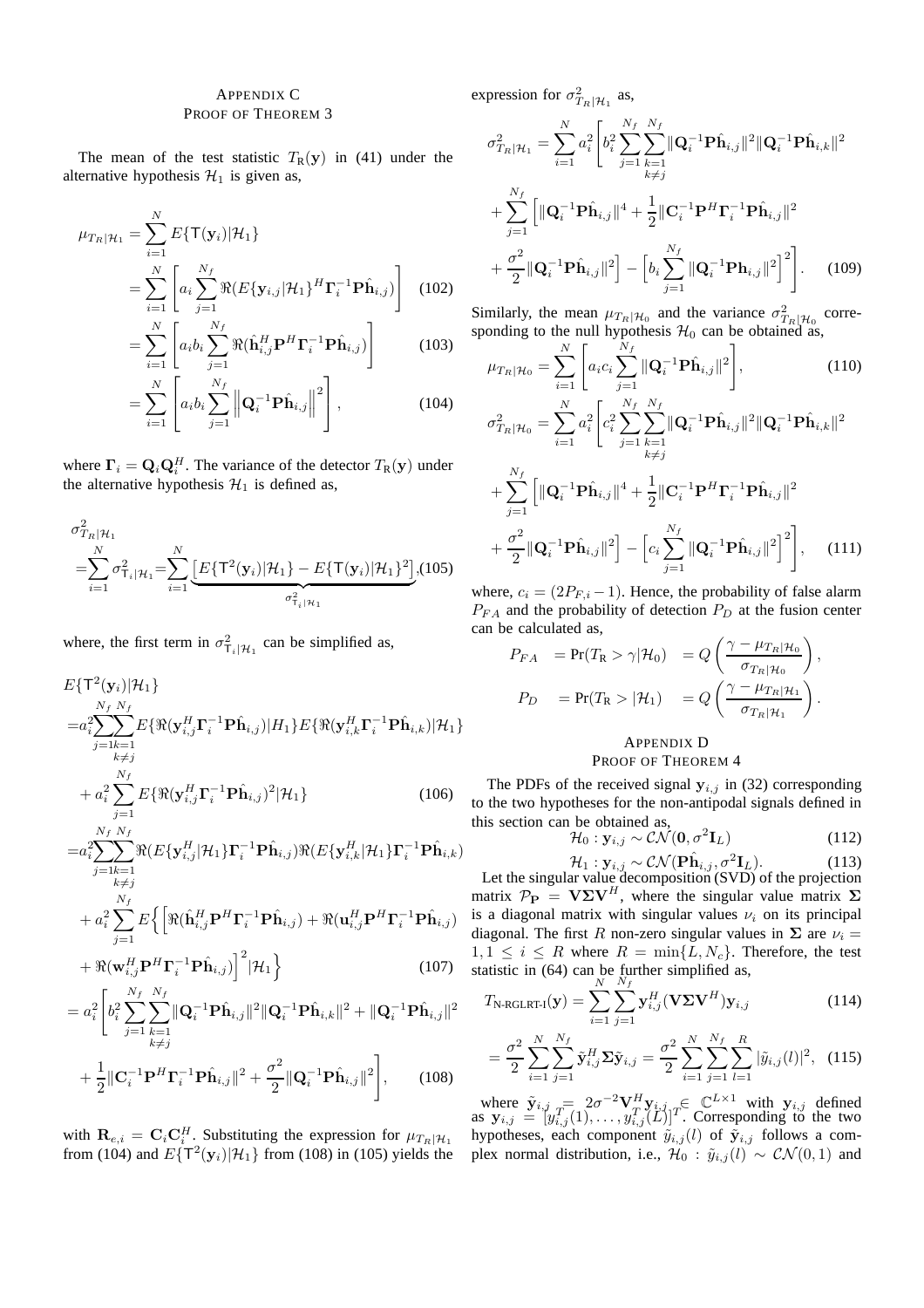$\mathcal{H}_1 : \tilde{y}_{i,j}(l) \sim \mathcal{CN}(\mathbf{p}^H(l)\hat{\mathbf{h}}_{i,j}, 1)$ , respectively. Therefore, the PDFs of the test statistic  $T_{\text{N-RGLRT-I}}(\mathbf{y})$  in (115) under both the hypotheses can be derived as,

$$
\mathcal{H}_0: \frac{2}{\sigma^2} T_{\text{N-RGLRT-I}}(\mathbf{y}) \sim \chi^2_{2RNN_f}
$$
 (116)

$$
\mathcal{H}_1: \frac{2}{\sigma^2} T_{\text{N-RGLRT-I}}(\mathbf{y}) \sim \chi^2_{2RNN_f}(\theta), \tag{117}
$$

where  $\chi^2_{2RNN_f}$  and  $\chi'^2_{2RNN_f}(\theta)$  denote the central chisquared distribution and non-central chi-squared distribution with  $2RNN_f$  degrees of freedom respectively and the noncentrality parameter  $\theta = \sum_{i=1}^{N} \sum_{j=1}^{N_f} \hat{\mathbf{h}}_{i,j}^H \mathbf{P}^H \mathcal{P}_{\mathbf{P}} \mathbf{P} \hat{\mathbf{h}}_{i,j} = \sum_{i=1}^{N}$ P  $\sum_{i=1}^{N_f} ||\mathbf{P} \hat{\mathbf{h}}_{i,j}||^2$ . The probability of false alarm  $P_{FA}$  for detection based on the test statistic in (64) can be obtained as,

$$
P_{FA} = Pr\{T_{\text{N-RGLRT-I}} > \gamma; \mathcal{H}_0\}
$$
\n(118)

$$
=Pr\left\{\frac{1}{\sigma^2/2}T_{\text{N-RGLRT-1}} > \frac{\gamma}{\sigma^2/2}; \mathcal{H}_0\right\} \tag{119}
$$

$$
=Pr\left\{\chi_{2RNN_f}^2 > \frac{2\gamma}{\sigma^2}\right\} = Q_{\chi_{2RNN_f}^2}\left(\frac{2\gamma}{\sigma^2}\right),\quad(120)
$$

where (120) follows using the distribution obtained in (116) corresponding to the null hypothesis and the function  $Q_{\chi^2_{2RNN_f}}(\cdot)$  denotes the tail probability of the chi-squared distribution with  $2RNN_f$  degrees of freedom. The probability of detection  $P_D$  for detection based on  $T_{\text{E-RGLRT}}(\mathbf{y})$  in (64) is obtained as,

$$
P_D = Pr\{T_{\text{N-RGLRT-I}} > \gamma; \mathcal{H}_1\} \tag{121}
$$

$$
= Pr\left\{\frac{1}{\sigma^2/2}T_{\text{N-RGLRT-I}} > \frac{\gamma}{\sigma^2/2}; \mathcal{H}_1\right\}
$$
(122)

$$
=Pr\left\{\chi_{2RNN_f}^2(\theta) > \frac{2\gamma}{\sigma^2}\right\} = Q_{\chi_{2RNN_f}^2(\theta)}\left(\frac{2\gamma}{\sigma^2}\right), (123)
$$

where (123) follows from the non-central chi-squared distribution, obtained in (117), of the test statistic  $T_{\text{N-RGLRT}}(\mathbf{y})$ . The function  $Q_{\chi^2_{2RNN_f}(\theta)}(\cdot)$  denotes the tail probability of the noncentral chi-squared distribution with  $2RNN_f$  degrees of freedom and non-centrality parameter  $\theta = \sum_{i=1}^{N} \sum_{j=1}^{N_f} ||\mathbf{Ph}_{i,j}||^2$ .

# APPENDIX E UNCERTAINTY AGNOSTIC (UA) DETECTOR

Consider an uncertainty agnostic detector at the fusion center which employs only the nominal channel estimates  $\hat{H}_i$ ignoring the uncertainty for the system model described at the fusion center in (30). In such a scenario, the antipodal signaling based UA test statistic at the fusion center, based only on the nominal CSI estimate  $\hat{H}_i$ , be given from (39) as,  $T_{\text{UA}}(\mathbf{y}) = (124)$ 

$$
\sum_{i=1}^{N} \ln \left[ \frac{P_{D,i} + (1 - P_{D,i}) \exp \left( -\frac{4}{\sigma^2} \sum_{j=1}^{N_f} \Re(\mathbf{y}_{i,j}^H \mathbf{P} \hat{\mathbf{h}}_{i,j}) \right)}{P_{F,i} + (1 - P_{F,i}) \exp \left( -\frac{4}{\sigma^2} \sum_{j=1}^{N_f} \Re(\mathbf{y}_{i,j}^H \mathbf{P} \hat{\mathbf{h}}_{i,j}) \right)} \right]
$$

,

where above equation is obtained using the PDFs  $p(\mathbf{y}_i | \hat{\mathbf{H}}_i | \mathbf{U}_i = \mathbf{P}) \sim \sum_{j=1}^{N_f} \mathcal{CN}(\mathbf{P}\hat{\mathbf{h}}_{i,j}, \sigma^2 \mathbf{I}_L), ~p(\mathbf{y}_i | \hat{\mathbf{H}}_i | \mathbf{U}_i = -\mathbf{P})$  $\sim \sum_{j=1}^{N_f} C \mathcal{N}(-\mathbf{P}\hat{\mathbf{h}}_{i,j}, \sigma^2 \mathbf{I}_L)$  in (39) considering antipodal signaling, i.e., transmitted matrix  $U_i=$ **P** or  $U_i=-$ **P** for the local decisions corresponding to the presence or absence of

the primary signal respectively. The test statistic above can be further approximated at low SNR as,

$$
T_{\text{UA}}(\mathbf{y}) = \sum_{i=1}^{N} \left[ a_i \sum_{j=1}^{N_f} \Re(\mathbf{y}_{i,j}^H \mathbf{P} \hat{\mathbf{h}}_{i,j}) \right].
$$
 (125)  
REFERENCES

- [1] M. A. McHenry, P. A. Tenhula, D. McCloskey, D. A. Roberson, and C. S. Hood, "Chicago spectrum occupancy measurements & analysis and a long-term studies proposal," in *Proceedings of the first international workshop on Technology and policy for accessing spectrum*, ser. TAPAS '06. New York, NY, USA: ACM, 2006.
- [2] S. Spectrum. (2012, Jan) A cognitive radio technology solution to the spectrum scarcity problem. [Online]. Available: http://www.afsbirsttr. com/Publications/Documents/Innovation-012612-SSC-AF083-160.pdf
- [3] M. Sherman, A. N. Mody, R. Martinez, C. Rodriguez, and R. Reddy, "IEEE standards supporting cognitive radio and networks, dynamic spectrum access, and coexistence," *IEEE Commun. Mag.*, vol. 46, no. 7, pp. 72–79, July 2008.
- [4] S. Haykin, "Cognitive Radio: Brain-Empowered Wireless Communications," *IEEE J. Sel. Areas Commun.*, vol. 23, no. 2, pp. 201–220, Feb. 2005.
- [5] J. Mitola and J. Maguire, G.Q., "Cognitive Radio: making software radios more personal," *Personal Communications, IEEE*, vol. 6, no. 4, pp. 13–18, Aug 1999.
- [6] E. Biglieri, A. Goldsmith, L. J. Greenstein, N. B. Mandayam, and H. V. Poor, *Principles of cognitive radio*. Cambridge, New York: Cambridge University Press, 2012.
- E. Axell, G. Leus, E. Larsson, and H. Poor, "Spectrum sensing for cognitive radio : State-of-the-art and recent advances," *IEEE Signal Process. Mag.*, vol. 29, no. 3, pp. 101–116, May 2012.
- [8] T. Yucek and H. Arslan, "A survey of spectrum sensing algorithms for cognitive radio applications," *Commun. Surveys Tutorials, IEEE*, vol. 11, no. 1, pp. 116–130, First 2009.
- [9] H. R. Pous, M. J. Blasco, and C. Garrigues, "Review of robust cooperative spectrum sensing techniques for cognitive radio networks," *Wireless Personal Commun.*, vol. 67, no. 2, pp. 175–198, November 2012.
- [10] G. Ganesan and Y. Li, "Cooperative spectrum sensing in cognitive radio, part I: Two user networks," *IEEE Trans. Wireless Commun.*, vol. 6, no. 6, pp. 2204–2213, June 2007.
- [11] A. Ghasemi and E. S. Sousa, "Collaborative spectrum sensing for opportunistic access in fading environments," in *New Frontiers in Dynamic Spectrum Access Networks, 2005. DySPAN 2005. 2005 First IEEE International Symposium on*, Nov 2005, pp. 131–136.
- [12] M. Banavar, A. Smith, C. Tepedelenlioglu, and A. Spanias, "Distributed detection over fading MACs with multiple antennas at the fusion center," in *Acoustics Speech and Signal Processing (ICASSP), 2010 IEEE International Conference on*, March 2010, pp. 2894–2897.
- [13] I. Nevat, G. Peters, and I. Collings, "Distributed detection in sensor networks over fading channels with multiple antennas at the fusion centre," *IEEE Trans. Signal Process.*, vol. 62, no. 3, pp. 671–683, 2014.
- [14] D. Ciuonzo, G. Romano, and P. Salvo Rossi, "Channel-aware decision fusion in distributed MIMO wireless sensor networks: Decode-and-fuse vs. decode-then-fuse," *IEEE Trans. Wireless Commun.*, vol. 11, no. 8, pp. 2976–2985, August 2012.
- [15] J.-F. Chamberland and V. Veeravalli, "Decentralized detection in sensor networks," *IEEE Trans. Signal Process.*, vol. 51, no. 2, pp. 407–416, Feb 2003.
- [16] Z. Chair and P. Varshney, "Optimal data fusion in multiple sensor detection systems," *IEEE Trans. Aerosp. Electron. Syst.*, vol. AES-22, no. 1, pp. 98–101, Jan 1986.
- [17] B. Chen, R. Jiang, T. Kasetkasem, and P. Varshney, "Channel aware decision fusion in wireless sensor networks," *IEEE Trans. Signal Process.*, vol. 52, no. 12, pp. 3454–3458, Dec 2004.
- [18] R. Jiang, S. Misra, B. Chen, and A. Swami, "Robust suboptimal decision fusion in wireless sensor networks," in *Military Communications Conference. MILCOM 2005. IEEE*, Oct 2005, pp. 2107–2113 Vol. 4.
- [19] C. Sun, W. Zhang, and K. B. Letaief, "Cooperative spectrum sensing for cognitive radios under bandwidth constraints," in *Wireless Communications and Networking Conference, 2007.WCNC 2007. IEEE*, March 2007, pp. 1–5.
- [20] R. Niu, B. Chen, and P. K. Varshney, "Fusion of decisions transmitted over Rayleigh fading channels in wireless sensor networks," *IEEE Trans. Signal Process.*, vol. 54, no. 3, pp. 1018–1027, March 2006.